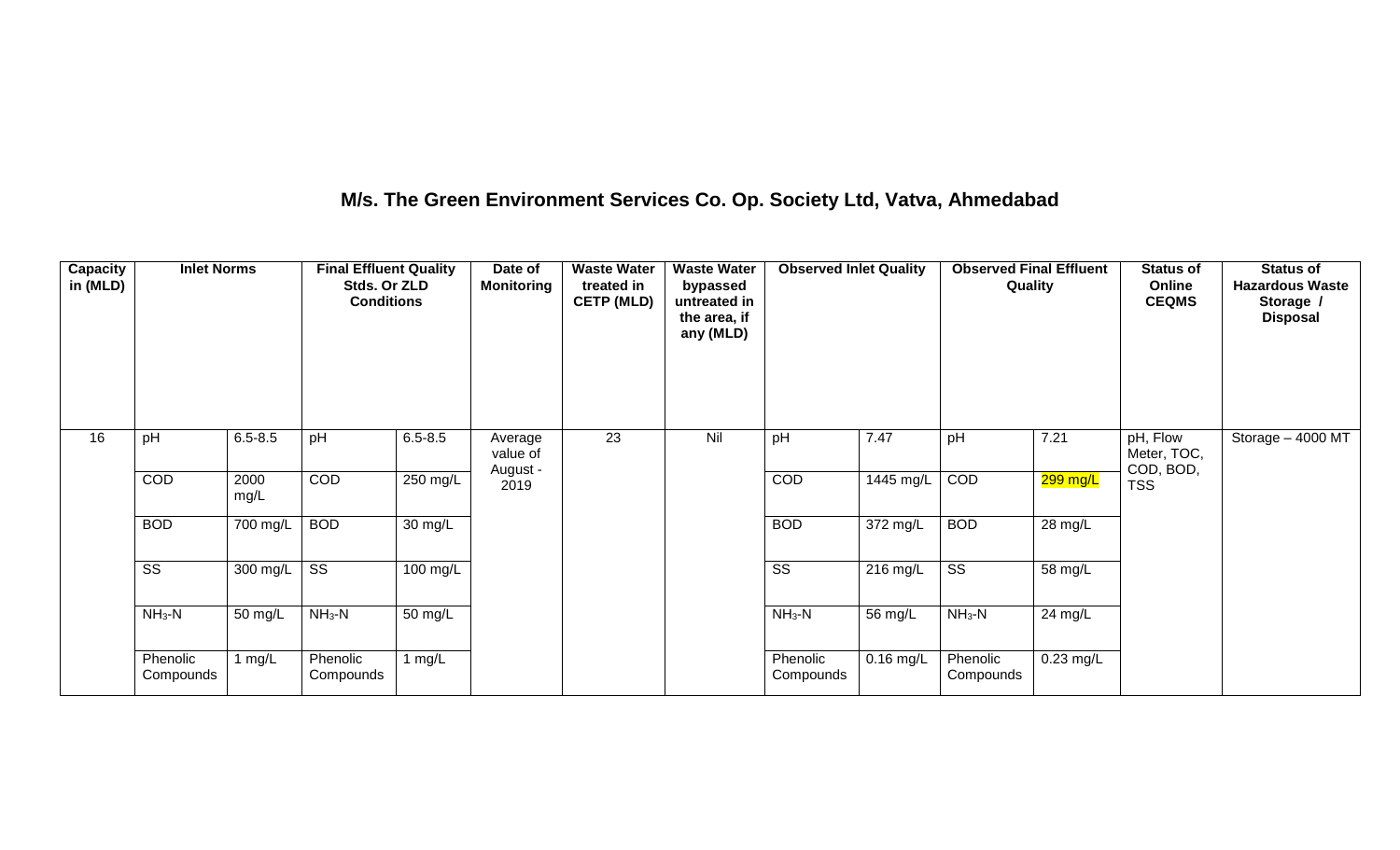## **M/s. Odhav Enviro Project Ltd., Odhav, Ahmedabad**

| Capacity<br>in (MLD) | <b>Inlet Norms</b>     |              | <b>Final Effluent Quality</b><br>Stds. Or ZLD<br><b>Conditions</b> |                    | Date of<br><b>Monitoring</b>    | <b>Waste Water</b><br>treated in<br><b>CETP (MLD)</b> | <b>Waste Water</b><br>bypassed<br>untreated in<br>the area, if<br>any (MLD) | <b>Observed Inlet Quality</b> |                       | <b>Observed Final Effluent</b><br>Quality |                   | <b>Status of</b><br>Online<br><b>CEQMS</b>   | <b>Status of</b><br><b>Hazardous Waste</b><br>Storage /<br><b>Disposal</b> |
|----------------------|------------------------|--------------|--------------------------------------------------------------------|--------------------|---------------------------------|-------------------------------------------------------|-----------------------------------------------------------------------------|-------------------------------|-----------------------|-------------------------------------------|-------------------|----------------------------------------------|----------------------------------------------------------------------------|
| 1.2                  | pH                     | $6.5 - 8.5$  | pH                                                                 | $6.5 - 8.5$        | Average<br>value of<br>August - | 1.1                                                   | Nil                                                                         | pH                            | 7.08                  | pH                                        | 7.42              | Flow meter at<br>inlet & outlet,<br>COD, pH, | Storage-41 MT<br>Disposal - 25 MT                                          |
|                      | COD                    | 2000<br>mg/L | <b>COD</b>                                                         | $250$ mg/L         | 2019                            |                                                       |                                                                             | COD                           | $\overline{573}$ mg/L | COD                                       | 189 mg/L          | TSS, BOD                                     |                                                                            |
|                      | <b>BOD</b>             | 700 mg/L     | <b>BOD</b>                                                         | 30 mg/L            |                                 |                                                       |                                                                             | <b>BOD</b>                    | 134 mg/L              | <b>BOD</b>                                | $64$ mg/L         |                                              |                                                                            |
|                      | $\overline{\text{ss}}$ | 300 mg/L     | $\overline{\text{ss}}$                                             | $100 \text{ mg/L}$ |                                 |                                                       |                                                                             | $\overline{\text{ss}}$        | $166$ mg/L            | $\overline{\text{ss}}$                    | 54 mg/L           |                                              |                                                                            |
|                      | $NH3-N$                | 50 mg/L      | $NH3-N$                                                            | 50 mg/L            |                                 |                                                       |                                                                             | $NH_3-N$                      | 23 mg/L               | $NH_3-N$                                  | $21 \text{ mg/L}$ |                                              |                                                                            |
|                      | Phenolic<br>Compounds  | 1 mg/L       | Phenolic<br>Compounds                                              | 1 $mg/L$           |                                 |                                                       |                                                                             | Phenolic<br>Compounds         | $0.79$ mg/L           | Phenolic<br>Compounds                     | $0.53$ mg/L       |                                              |                                                                            |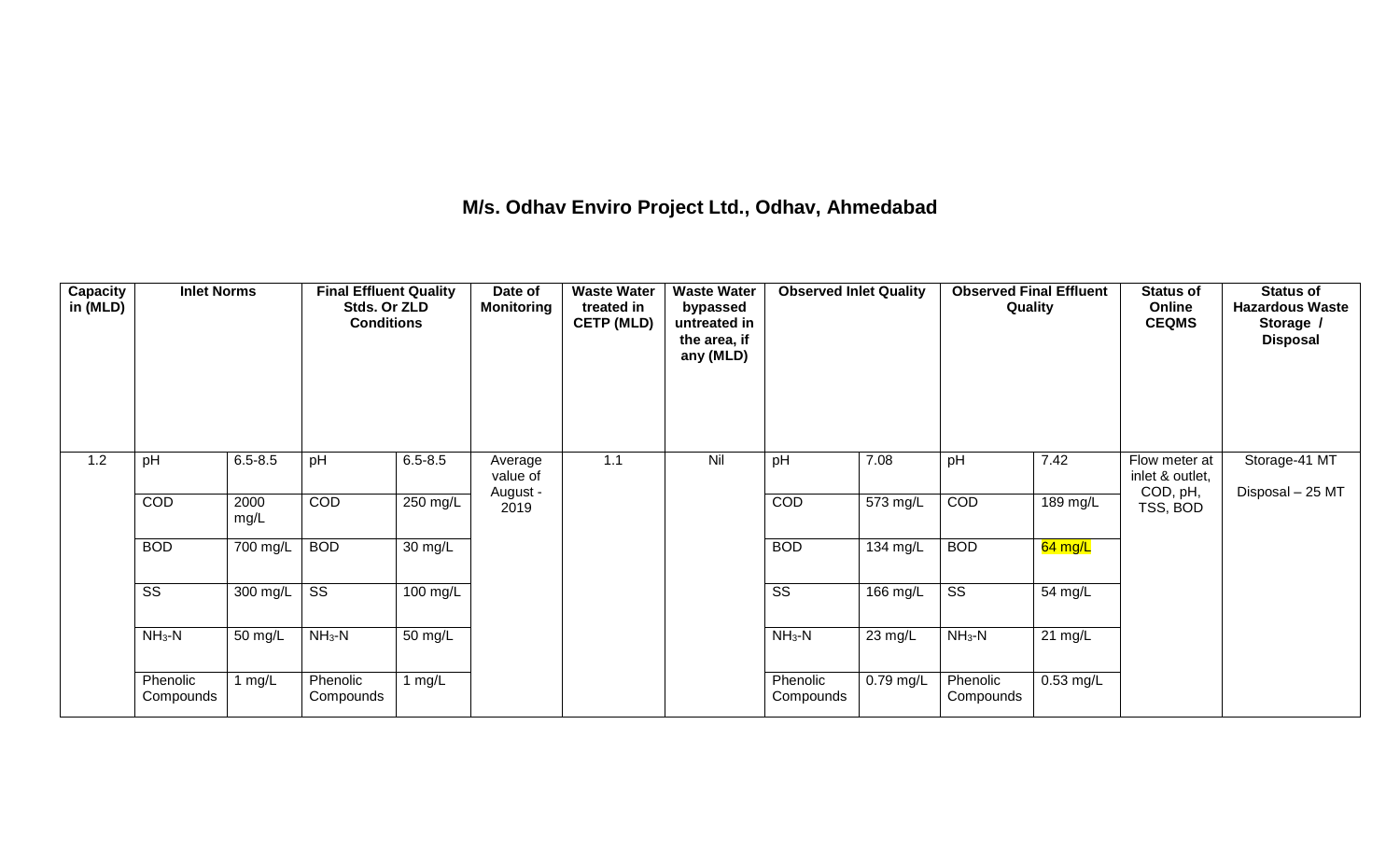## **M/s. Gujarat Vepari Maha Mandal Sahkari Udhyogik Vasahat Ltd, Ahmedabad**

| Capacity<br>in (MLD) | <b>Inlet Norms</b>     |              | <b>Final Effluent Quality</b><br>Stds. Or ZLD<br><b>Conditions</b> |                      | Date of<br><b>Monitoring</b>    | <b>Waste Water</b><br>treated in<br><b>CETP (MLD)</b> | <b>Waste Water</b><br>bypassed<br>untreated in<br>the area, if<br>any (MLD) | <b>Observed Inlet Quality</b> |              | <b>Observed Final Effluent</b><br>Quality |            | <b>Status of</b><br>Online<br><b>CEQMS</b> | <b>Status of</b><br><b>Hazardous Waste</b><br>Storage /<br><b>Disposal</b> |
|----------------------|------------------------|--------------|--------------------------------------------------------------------|----------------------|---------------------------------|-------------------------------------------------------|-----------------------------------------------------------------------------|-------------------------------|--------------|-------------------------------------------|------------|--------------------------------------------|----------------------------------------------------------------------------|
| 0.45                 | pH                     | $6.5 - 8.5$  | pH                                                                 | $6.5 - 8.5$          | Average<br>value of<br>August - | 0.7                                                   | Nil                                                                         | pH                            | 6.37         | pH                                        | 7.13       | <b>Flow Meter</b>                          | Storage - 350 MT                                                           |
|                      | COD                    | 2000<br>mg/L | COD                                                                | $250$ mg/L           | 2019                            |                                                       |                                                                             | COD                           | 1064<br>mg/L | COD                                       | 131 mg/L   |                                            |                                                                            |
|                      | <b>BOD</b>             | 700 mg/L     | <b>BOD</b>                                                         | 30 mg/L              |                                 |                                                       |                                                                             | <b>BOD</b>                    | 243 mg/L     | <b>BOD</b>                                | 36 mg/L    |                                            |                                                                            |
|                      | $\overline{\text{ss}}$ | 300 mg/L     | $\overline{\text{ss}}$                                             | $100 \text{ mg/L}$   |                                 |                                                       |                                                                             | $\overline{\text{ss}}$        | 1762<br>mg/L | $\overline{\text{ss}}$                    | 56 mg/L    |                                            |                                                                            |
|                      | $NH3-N$                | 50 mg/L      | $NH3-N$                                                            | $\overline{50}$ mg/L |                                 |                                                       |                                                                             | $NH3-N$                       | 93 mg/L      | $NH3-N$                                   | 54 mg/L    |                                            |                                                                            |
|                      | Phenolic<br>Compounds  | 1 mg/L       | Phenolic<br>Compounds                                              | 1 mg/L               |                                 |                                                       |                                                                             | Phenolic<br>Compounds         | $0.63$ mg/L  | Phenolic<br>Compounds                     | <b>BDL</b> |                                            |                                                                            |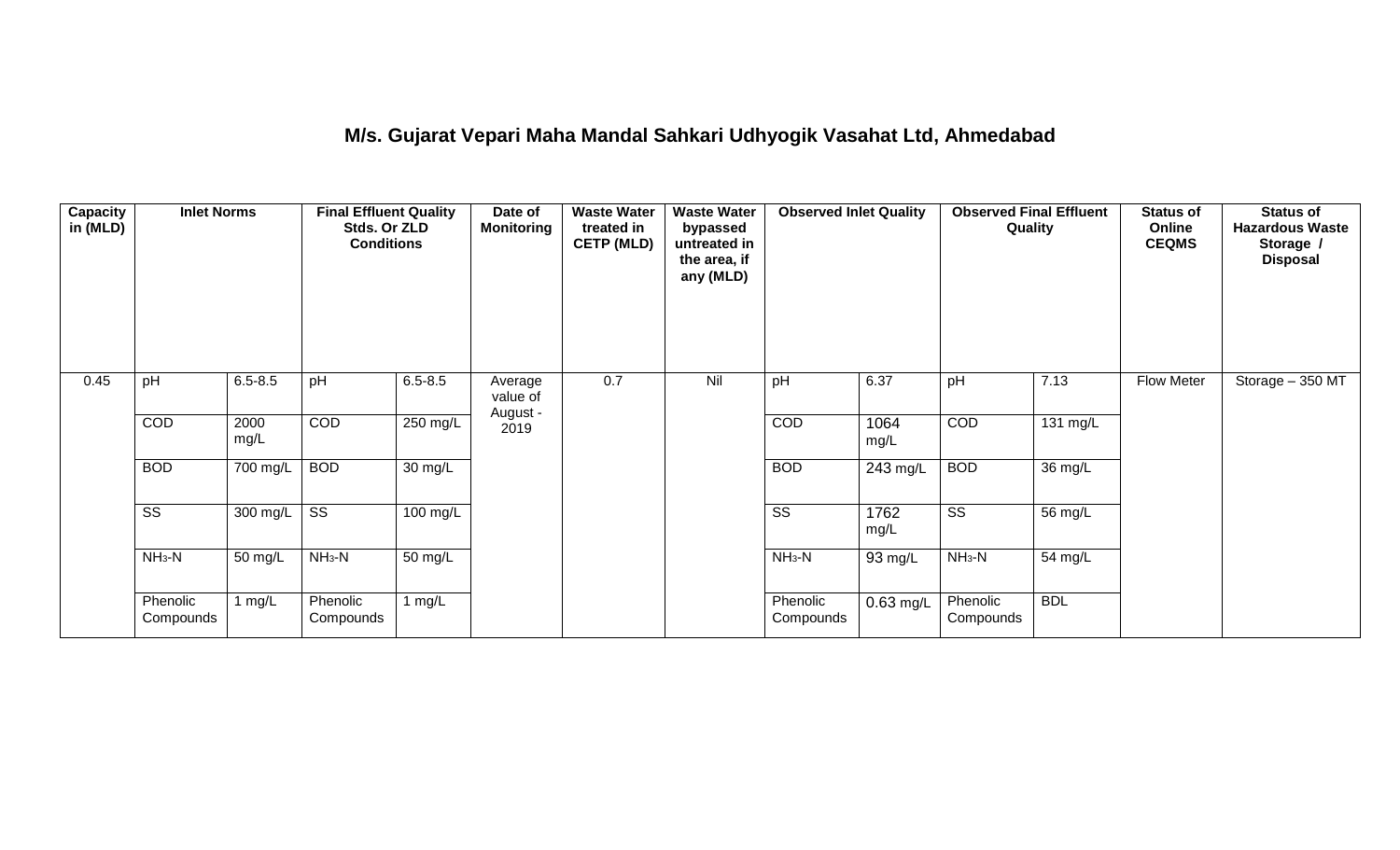## **M/s. Odhav Green Enviro Project Association, Odhav, Ahmedabad**

| Capacity<br>in (MLD) | <b>Inlet Norms</b>     |             | <b>Final Effluent Quality</b><br>Stds. Or ZLD<br><b>Conditions</b> |             | Date of<br><b>Monitoring</b> | <b>Waste Water</b><br>treated in<br><b>CETP (MLD)</b> | <b>Waste Water</b><br>bypassed<br>untreated in<br>the area, if<br>any (MLD) | <b>Observed Inlet Quality</b> |             | <b>Observed Final Effluent</b><br>Quality |             | <b>Status of</b><br>Online<br><b>CEQMS</b> | <b>Status of</b><br><b>Hazardous Waste</b><br>Storage /<br><b>Disposal</b> |
|----------------------|------------------------|-------------|--------------------------------------------------------------------|-------------|------------------------------|-------------------------------------------------------|-----------------------------------------------------------------------------|-------------------------------|-------------|-------------------------------------------|-------------|--------------------------------------------|----------------------------------------------------------------------------|
| 1.00                 | pH                     | $6.5 - 8.5$ | pH                                                                 | $6.5 - 8.5$ | Average<br>value of          | 0.8                                                   | Nil                                                                         | pH                            | 6.96        | pH                                        | 7.39        | $\overline{\phantom{a}}$                   | Storage - 15 MT                                                            |
|                      | COD                    | 750 mg/L    | COD                                                                | 250 mg/L    | August -<br>2019             |                                                       |                                                                             | <b>COD</b>                    | 533 mg/L    | <b>COD</b>                                | 214 mg/L    |                                            | Disposal - 16 MT                                                           |
|                      | <b>BOD</b>             | 250 mg/L    | <b>BOD</b>                                                         | 30 mg/L     |                              |                                                       |                                                                             | <b>BOD</b>                    | 256 mg/L    | <b>BOD</b>                                | 77 mg/L     |                                            |                                                                            |
|                      | $\overline{\text{ss}}$ | 300 mg/L    | $\overline{\text{ss}}$                                             | 100 mg/L    |                              |                                                       |                                                                             | SS                            | 88 mg/L     | $\overline{\text{ss}}$                    | 80 mg/L     |                                            |                                                                            |
|                      | $NH3-N$                | 50 mg/L     | $NH3-N$                                                            | 50 mg/L     |                              |                                                       |                                                                             | $NH3-N$                       | 69 mg/L     | $NH_3-N$                                  | 26 mg/L     |                                            |                                                                            |
|                      | Phenolic<br>Compounds  | 1 $mg/L$    | Phenolic<br>Compounds                                              | 1 $mg/L$    |                              |                                                       |                                                                             | Phenolic<br>Compounds         | $0.55$ mg/L | Phenolic<br>Compounds                     | $0.15$ mg/L |                                            |                                                                            |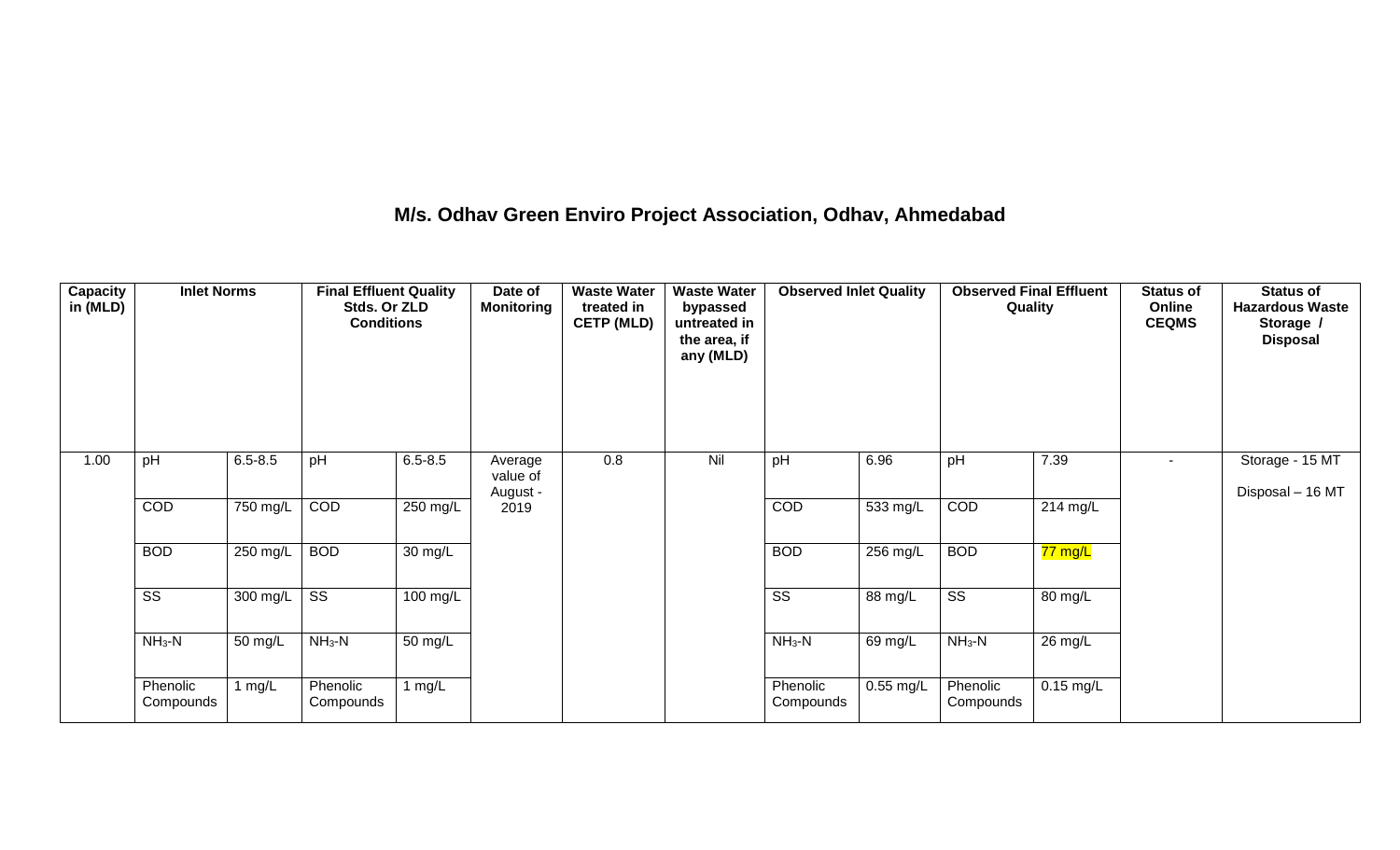### **M/s. Naroda Enviro Project Ltd., Naroda, Ahmedabad**

| <b>Capacity</b><br>in (MLD) | <b>Inlet Norms</b>     |              | <b>Final Effluent Quality</b><br>Stds. Or ZLD<br><b>Conditions</b> |                      | Date of<br><b>Monitoring</b> | <b>Waste Water</b><br>treated in<br><b>CETP (MLD)</b> | <b>Waste Water</b><br>bypassed<br>untreated in<br>the area, if<br>any (MLD) | <b>Observed Inlet Quality</b> |           | <b>Observed Final Effluent</b><br>Quality |                   | <b>Status of</b><br>Online<br><b>CEQMS</b> | <b>Status of</b><br><b>Hazardous Waste</b><br>Storage /<br><b>Disposal</b> |
|-----------------------------|------------------------|--------------|--------------------------------------------------------------------|----------------------|------------------------------|-------------------------------------------------------|-----------------------------------------------------------------------------|-------------------------------|-----------|-------------------------------------------|-------------------|--------------------------------------------|----------------------------------------------------------------------------|
| 3.00                        | pH                     | $6.5 - 8.5$  | pH                                                                 | $6.5 - 8.5$          | Average<br>value of          | 4.5                                                   | Nil                                                                         | pH                            | 7.14      | pH                                        | 7.57              | ٠                                          |                                                                            |
|                             | COD                    | 2000<br>mg/L | COD                                                                | 250 mg/L             | August -<br>2019             |                                                       |                                                                             | COD                           | 4647 mg/L | COD                                       | 598 mg/L          |                                            |                                                                            |
|                             | <b>BOD</b>             | 700 mg/L     | <b>BOD</b>                                                         | $\overline{30}$ mg/L |                              |                                                       |                                                                             | <b>BOD</b>                    | 975 mg/L  | <b>BOD</b>                                | $105$ mg/L        |                                            |                                                                            |
|                             | $\overline{\text{ss}}$ | 300 mg/L     | $\overline{\text{ss}}$                                             | $100 \text{ mg/L}$   |                              |                                                       |                                                                             | $\overline{\text{ss}}$        | 1940 mg/L | $\overline{\text{ss}}$                    | $122$ mg/L        |                                            |                                                                            |
|                             | $NH3-N$                | 50 mg/L      | $NH3-N$                                                            | 50 mg/L              |                              |                                                       |                                                                             | $NH3-N$                       | 92 mg/L   | $NH3-N$                                   | $25 \text{ mg/L}$ |                                            |                                                                            |
|                             | Phenolic<br>Compounds  | 1 mg/L       | Phenolic<br>Compounds                                              | 1 $mg/L$             |                              |                                                       |                                                                             | Phenolic<br>Compounds         | 1.89 mg/L | Phenolic<br>Compounds                     | $0.03$ mg/L       |                                            |                                                                            |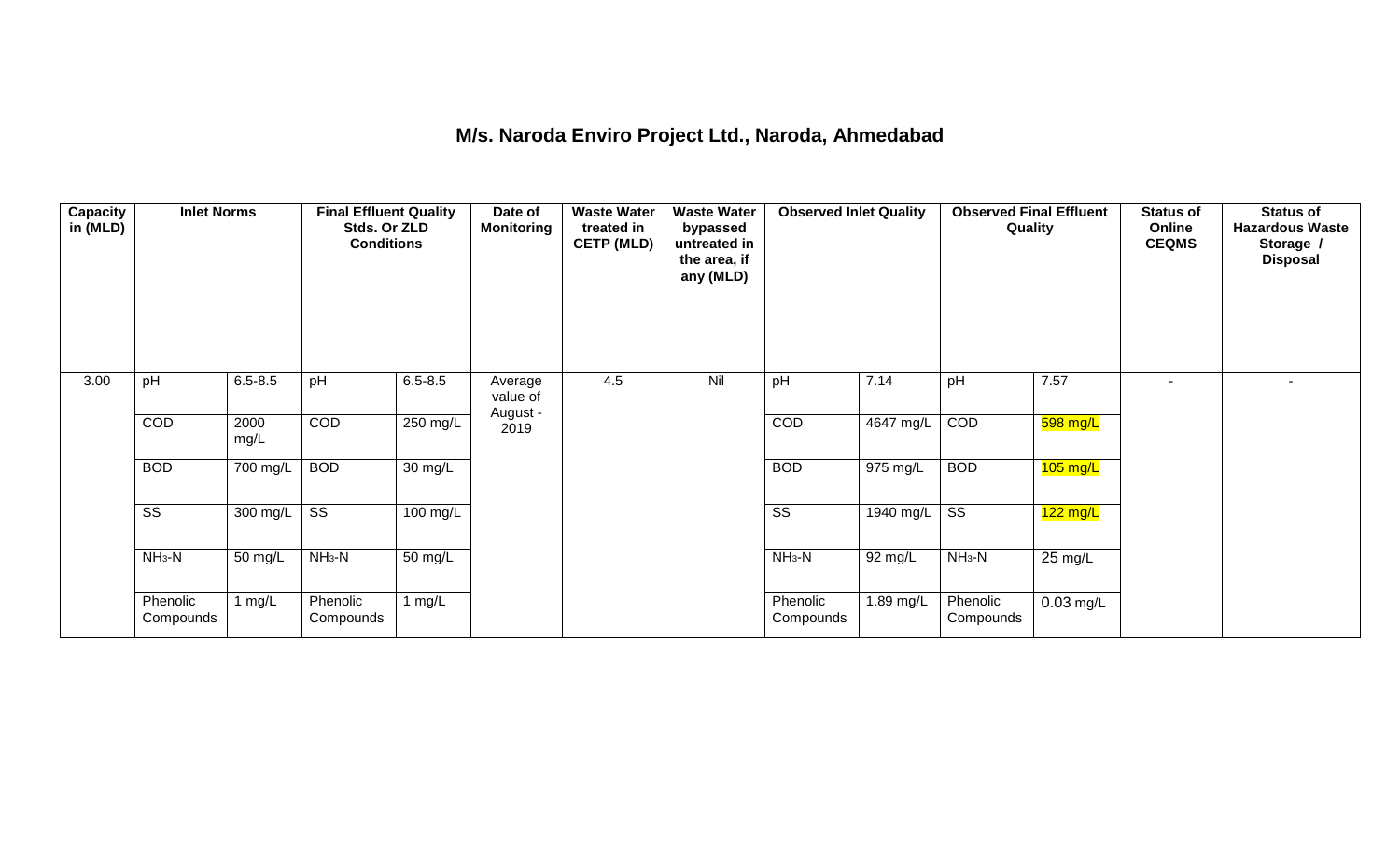## **M/s. Narol Dyestuff Enviro Society., Narol, Ahmedabad**

| <b>Capacity</b><br>in (MLD) | <b>Inlet Norms</b>     |                  | <b>Final Effluent Quality</b><br>Stds. Or ZLD<br><b>Conditions</b> |                      | Date of<br><b>Monitoring</b>    | <b>Waste Water</b><br>treated in<br><b>CETP (MLD)</b> | <b>Waste Water</b><br>bypassed<br>untreated in<br>the area, if<br>any (MLD) | <b>Observed Inlet Quality</b> |              | <b>Observed Final Effluent</b><br>Quality |             | <b>Status of</b><br>Online<br><b>CEQMS</b> | <b>Status of</b><br><b>Hazardous Waste</b><br>Storage /<br><b>Disposal</b> |
|-----------------------------|------------------------|------------------|--------------------------------------------------------------------|----------------------|---------------------------------|-------------------------------------------------------|-----------------------------------------------------------------------------|-------------------------------|--------------|-------------------------------------------|-------------|--------------------------------------------|----------------------------------------------------------------------------|
| 0.040                       | pH                     | $6.5 - 8.5$      | pH                                                                 | $6.5 - 8.5$          | Average<br>value of<br>August - | 0.020                                                 | Nil                                                                         | pH                            | 7.49         | pH                                        | 7.75        | $\overline{\phantom{a}}$                   | Storage-20 MT                                                              |
|                             | COD                    | 1500<br>mg/L     | COD                                                                | 250 mg/L             | 2019                            |                                                       |                                                                             | COD                           | 1981<br>mg/L | COD                                       | $1373$ mg/L |                                            |                                                                            |
|                             | <b>BOD</b>             | 500 mg/L         | <b>BOD</b>                                                         | 30 mg/L              |                                 |                                                       |                                                                             | <b>BOD</b>                    | 507 mg/L     | <b>BOD</b>                                | 327 mg/L    |                                            |                                                                            |
|                             | $\overline{\text{ss}}$ | 300 mg/L $\vert$ | $\overline{\text{ss}}$                                             | 100 mg/L             |                                 |                                                       |                                                                             | $\overline{\text{ss}}$        | 852 mg/L     | $\overline{\text{ss}}$                    | $392$ mg/L  |                                            |                                                                            |
|                             | $NH3-N$                | 50 mg/L          | $NH3-N$                                                            | $\overline{50}$ mg/L |                                 |                                                       |                                                                             | $NH3-N$                       | 35 mg/L      | $NH3-N$                                   | 24 mg/L     |                                            |                                                                            |
|                             | Phenolic<br>Compounds  | l mg/L           | Phenolic<br>Compounds                                              | 1 $mg/L$             |                                 |                                                       |                                                                             | Phenolic<br>Compounds         | $1.6$ mg/L   | Phenolic<br>Compounds                     | $0.33$ mg/L |                                            |                                                                            |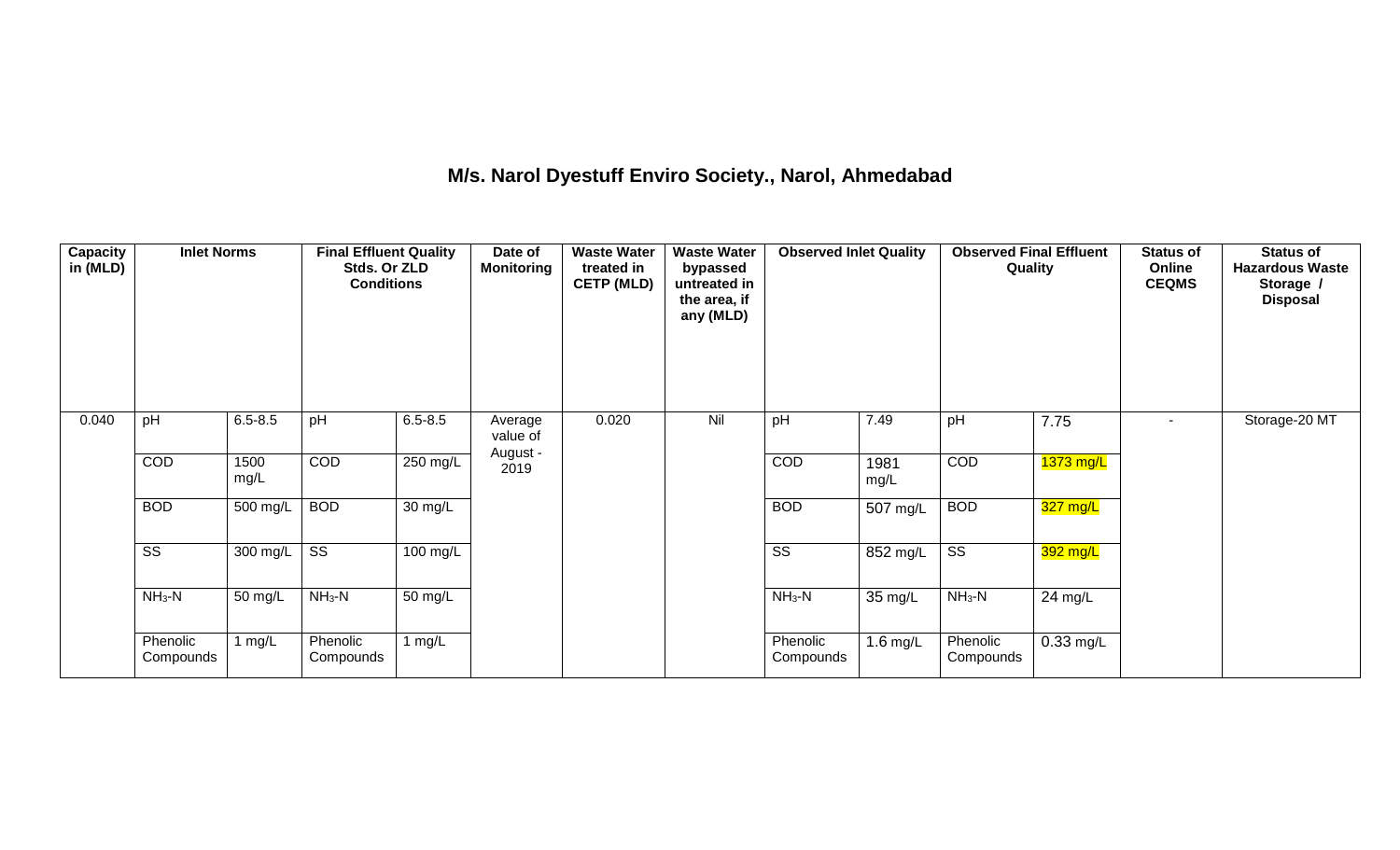## **M/s. Narol Textile Infrastructure & Enviro Management, (ATPA Swarnim Gujarat Enviro P. Ltd), Ahmedabad**

| <b>Capacity</b><br>in (MLD) | <b>Inlet Norms</b>     |              | <b>Final Effluent Quality</b><br>Stds. Or ZLD<br><b>Conditions</b> |                      | Date of<br><b>Monitoring</b> | <b>Waste Water</b><br>treated in<br><b>CETP (MLD)</b> | <b>Waste Water</b><br>bypassed<br>untreated in<br>the area, if<br>any (MLD) | <b>Observed Inlet Quality</b> |             | <b>Observed Final Effluent</b><br>Quality |            | <b>Status of</b><br>Online<br><b>CEQMS</b> | <b>Status of</b><br><b>Hazardous Waste</b><br>Storage /<br><b>Disposal</b> |
|-----------------------------|------------------------|--------------|--------------------------------------------------------------------|----------------------|------------------------------|-------------------------------------------------------|-----------------------------------------------------------------------------|-------------------------------|-------------|-------------------------------------------|------------|--------------------------------------------|----------------------------------------------------------------------------|
| 100                         | pH                     | $6.5 - 8.5$  | pH                                                                 | $6.5 - 8.5$          | Average<br>value of          | 100                                                   | Nil                                                                         | pH                            | 6.59        | pH                                        | 7.48       |                                            |                                                                            |
|                             | COD                    | 1200<br>mg/L | COD                                                                | $250$ mg/L           | August -<br>2019             |                                                       |                                                                             | COD                           | 847 mg/L    | COD                                       | 281 mg/L   |                                            |                                                                            |
|                             | <b>BOD</b>             | 500 mg/L     | <b>BOD</b>                                                         | $\overline{30}$ mg/L |                              |                                                       |                                                                             | <b>BOD</b>                    | 341 mg/L    | <b>BOD</b>                                | 81 mg/L    |                                            |                                                                            |
|                             | $\overline{\text{ss}}$ | $300$ mg/L   | $\overline{\text{ss}}$                                             | $100 \text{ mg/L}$   |                              |                                                       |                                                                             | $\overline{\text{ss}}$        | 696 mg/L    | $\overline{\text{ss}}$                    | 56 mg/L    |                                            |                                                                            |
|                             | $NH3-N$                | 50 mg/L      | $NH3-N$                                                            | 50 mg/L              |                              |                                                       |                                                                             | $NH3-N$                       | 56 mg/L     | $NH_3-N$                                  | 53 mg/L    |                                            |                                                                            |
|                             | Phenolic<br>Compounds  | 1 mg/L       | Phenolic<br>Compounds                                              | 1 $mg/L$             |                              |                                                       |                                                                             | Phenolic<br>Compounds         | $0.15$ mg/L | Phenolic<br>Compounds                     | <b>BDL</b> |                                            |                                                                            |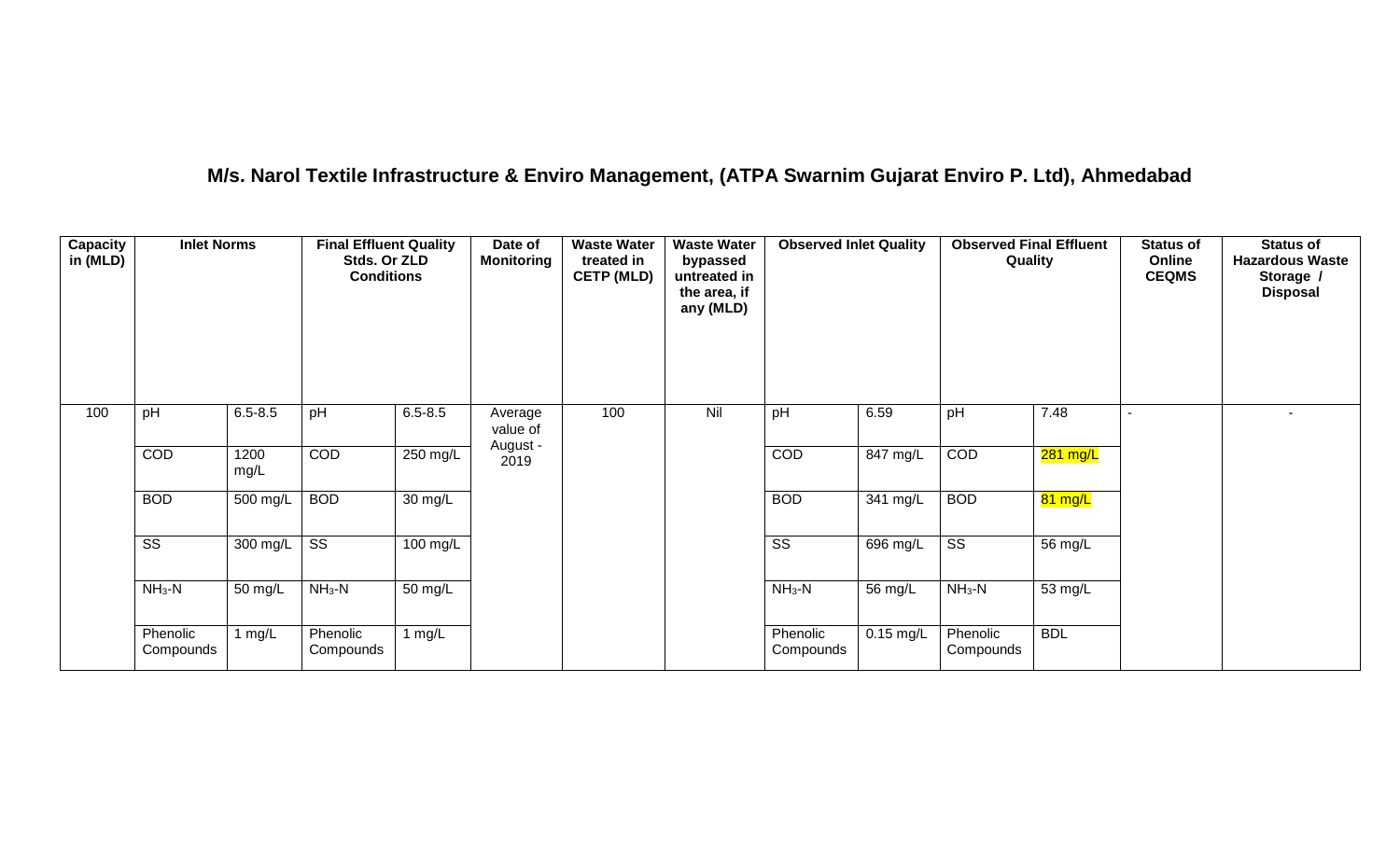## **M/s. Tata Motors Ltd Vendors Park, Sanand, Ahmedabad**

| <b>Capacity</b><br>in (MLD) | <b>Inlet Norms</b>     |                       | <b>Final Effluent Quality</b><br>Stds. Or ZLD<br><b>Conditions</b> |                      | Date of<br><b>Monitoring</b> | <b>Waste Water</b><br>treated in<br><b>CETP (MLD)</b> | <b>Waste Water</b><br>bypassed<br>untreated in<br>the area, if<br>any (MLD) | <b>Observed Inlet Quality</b> |                          | <b>Observed Final Effluent</b><br>Quality |            | <b>Status of</b><br>Online<br><b>CEQMS</b> | <b>Status of</b><br><b>Hazardous Waste</b><br>Storage /<br><b>Disposal</b> |
|-----------------------------|------------------------|-----------------------|--------------------------------------------------------------------|----------------------|------------------------------|-------------------------------------------------------|-----------------------------------------------------------------------------|-------------------------------|--------------------------|-------------------------------------------|------------|--------------------------------------------|----------------------------------------------------------------------------|
| 1.5                         | pH                     | $6 - 10.5$            | pH                                                                 | $6.5 - 8.5$          | Average<br>value of          | 0.10                                                  | Nil                                                                         | pH                            |                          | pH                                        | 7.21       | pH, DO<br>meter, TOC                       | Storage - 5 MT                                                             |
|                             | COD                    | 900 mg/L              | COD                                                                | 100 mg/L             | August -<br>2019             |                                                       |                                                                             | COD                           | $\sim$                   | <b>COD</b>                                | 31 mg/L    | meter, Flow<br>meter                       |                                                                            |
|                             | <b>BOD</b>             | 250 mg/L              | <b>BOD</b>                                                         | $\overline{30}$ mg/L |                              |                                                       |                                                                             | <b>BOD</b>                    | $\sim$                   | <b>BOD</b>                                | 8 mg/L     |                                            |                                                                            |
|                             | $\overline{\text{SS}}$ | 100 mg/L              | $\overline{\text{ss}}$                                             | $100 \text{ mg/L}$   |                              |                                                       |                                                                             | $\overline{\text{SS}}$        | $\overline{\phantom{a}}$ | $\overline{\text{SS}}$                    | 24 mg/L    |                                            |                                                                            |
|                             | $NH3-N$                | 50 mg/L               | $NH3-N$                                                            | 50 mg/L              |                              |                                                       |                                                                             | $NH3-N$                       | $\sim$                   | $NH3-N$                                   | 1 $mg/L$   |                                            |                                                                            |
|                             | Phenolic<br>Compounds  | Not<br>Applicabl<br>e | Phenolic<br>Compounds                                              | 1 $mg/L$             |                              |                                                       |                                                                             | Phenolic<br>Compounds         | $\sim$                   | Phenolic<br>Compounds                     | <b>BDL</b> |                                            |                                                                            |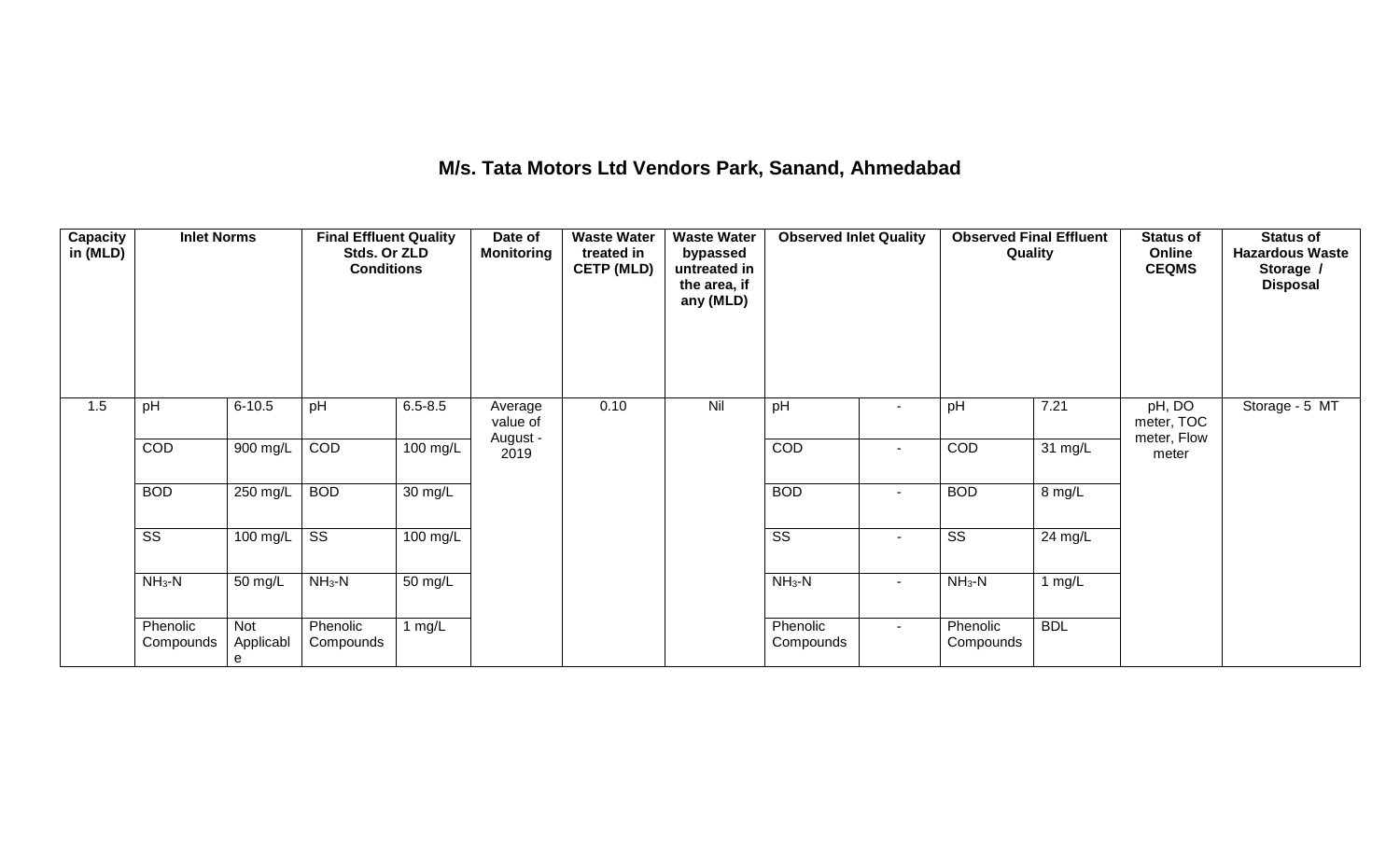## **M/s. Zydus Infrastructure Pvt. Ltd, Changodar, Ahmedabad**

| Capacity<br>in (MLD) | <b>Inlet Norms</b>                              |                               | <b>Final Effluent Quality</b><br>Stds. Or ZLD<br><b>Conditions</b> |                               | Date of<br><b>Monitoring</b>    | <b>Waste Water</b><br>treated in<br><b>CETP (MLD)</b> | <b>Waste Water</b><br>bypassed<br>untreated in<br>the area, if<br>any (MLD) | <b>Observed Inlet Quality</b>                   |            | <b>Observed Final Effluent</b><br>Quality       |            | <b>Status of</b><br>Online<br><b>CEQMS</b> | <b>Status of</b><br><b>Hazardous Waste</b><br>Storage /<br><b>Disposal</b> |
|----------------------|-------------------------------------------------|-------------------------------|--------------------------------------------------------------------|-------------------------------|---------------------------------|-------------------------------------------------------|-----------------------------------------------------------------------------|-------------------------------------------------|------------|-------------------------------------------------|------------|--------------------------------------------|----------------------------------------------------------------------------|
| 3                    | pH                                              | $6 - 8$                       | pH                                                                 | No outlet<br>norms<br>are     | Average<br>value of<br>August - | 1.8                                                   | Nil                                                                         | pH                                              | 7.27       | pH                                              | 7.38       | pH, TOC<br>meter                           | Storage-25 MT                                                              |
|                      | COD                                             | 850 mg/L                      | COD                                                                | prescribe<br>d as it is       | 2019                            |                                                       |                                                                             | COD                                             | 284 mg/L   | COD                                             | 14 mg/L    |                                            |                                                                            |
|                      | BOD <sub>(3</sub><br>days at<br>$27^{\circ}C$ ) | 400 mg/L                      | BOD <sub>(3</sub><br>days at<br>$27^{\circ}C$ )                    | a ZLD<br>based<br>CETP by     |                                 |                                                       |                                                                             | BOD <sub>(3</sub><br>days at<br>$27^{\circ}C$ ) | 108 mg/L   | BOD <sub>(3</sub><br>days at<br>$27^{\circ}C$ ) | 02 mg/L    |                                            |                                                                            |
|                      | SS                                              | 300 mg/L                      | SS                                                                 | the<br>means of<br><b>MEE</b> |                                 |                                                       |                                                                             | SS                                              | 78 mg/L    | $\overline{\text{SS}}$                          | 08 mg/L    |                                            |                                                                            |
|                      | $NH3-N$                                         | $\overline{<}10 \text{ mg/L}$ | $NH3-N$                                                            |                               |                                 |                                                       |                                                                             | $NH3-N$                                         | 26 mg/L    | $NH3-N$                                         | $2$ mg/L   |                                            |                                                                            |
|                      | Phenolic<br>Compounds                           | $<$ 3 mg/L                    | Phenolic<br>Compounds                                              |                               |                                 |                                                       |                                                                             | Phenolic<br>Compounds                           | <b>BDL</b> | Phenolic<br>Compounds                           | <b>BDL</b> |                                            |                                                                            |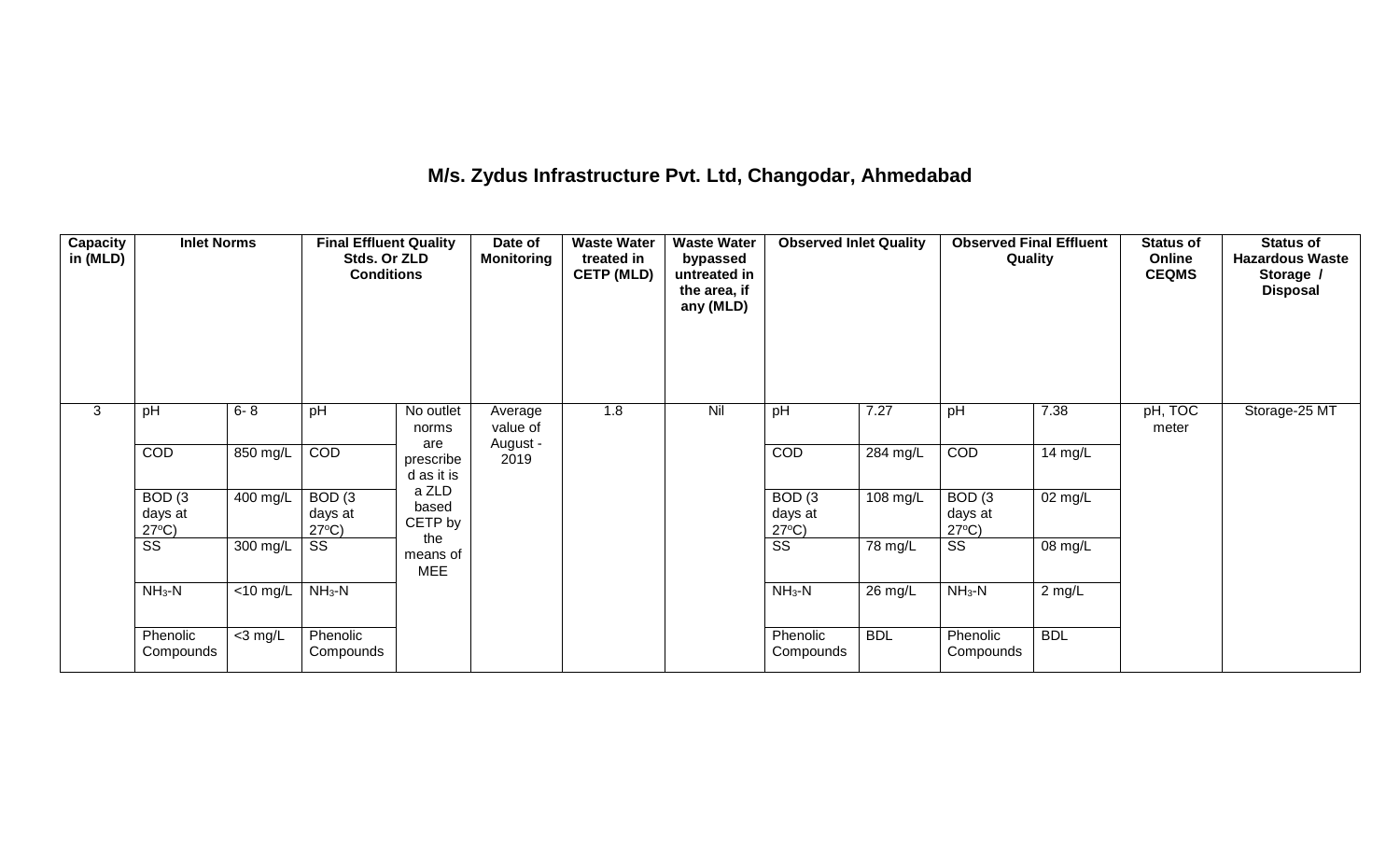## **M/s. Bavla Eco Project Ltd., Bavla, Ahmedabad**

| <b>Capacity</b><br>in (MLD) | <b>Inlet Norms</b>     |              | <b>Final Effluent Quality</b><br>Stds. Or ZLD<br><b>Conditions</b> |                       | Date of<br><b>Monitoring</b> | <b>Waste Water</b><br>treated in<br><b>CETP (MLD)</b> | <b>Waste Water</b><br>bypassed<br>untreated in<br>the area, if<br>any (MLD) | <b>Observed Inlet Quality</b> |                          | <b>Observed Final Effluent</b><br>Quality |                          | <b>Status of</b><br>Online<br><b>CEQMS</b> | <b>Status of</b><br><b>Hazardous Waste</b><br>Storage /<br><b>Disposal</b> |
|-----------------------------|------------------------|--------------|--------------------------------------------------------------------|-----------------------|------------------------------|-------------------------------------------------------|-----------------------------------------------------------------------------|-------------------------------|--------------------------|-------------------------------------------|--------------------------|--------------------------------------------|----------------------------------------------------------------------------|
| 1.00                        | pH                     | $5.5 - 8.5$  | pH                                                                 | $6.5 - 8.5$           | No visit in<br>the month     | 0.3                                                   | Nil                                                                         | pH                            | $\blacksquare$           | pH                                        |                          | $\sim$                                     | $\overline{\phantom{a}}$                                                   |
|                             | COD                    | 4500<br>mg/L | COD                                                                | 250 mg/L              | of August -<br>2019          |                                                       |                                                                             | COD                           | $\blacksquare$           | COD                                       | $\blacksquare$           |                                            |                                                                            |
|                             | <b>BOD</b>             | 1500<br>mg/L | <b>BOD</b>                                                         | 100 mg/L              |                              |                                                       |                                                                             | <b>BOD</b>                    | $\overline{\phantom{a}}$ | <b>BOD</b>                                |                          |                                            |                                                                            |
|                             | $\overline{\text{SS}}$ | $300$ mg/L   | $\overline{\text{ss}}$                                             | 100 mg/L              |                              |                                                       |                                                                             | $\overline{\text{ss}}$        |                          | $\overline{\text{ss}}$                    |                          |                                            |                                                                            |
|                             | $NH3-N$                | ٠            | $NH_3-N$                                                           | 50 mg/L               |                              |                                                       |                                                                             | $NH3-N$                       | $\sim$                   | $NH3-N$                                   | $\blacksquare$           |                                            |                                                                            |
|                             | Phenolic<br>Compounds  | ۰.           | Phenolic<br>Compounds                                              | Not<br>Applicabl<br>e |                              |                                                       |                                                                             | Phenolic<br>Compounds         | $\sim$                   | Phenolic<br>Compounds                     | $\overline{\phantom{a}}$ |                                            |                                                                            |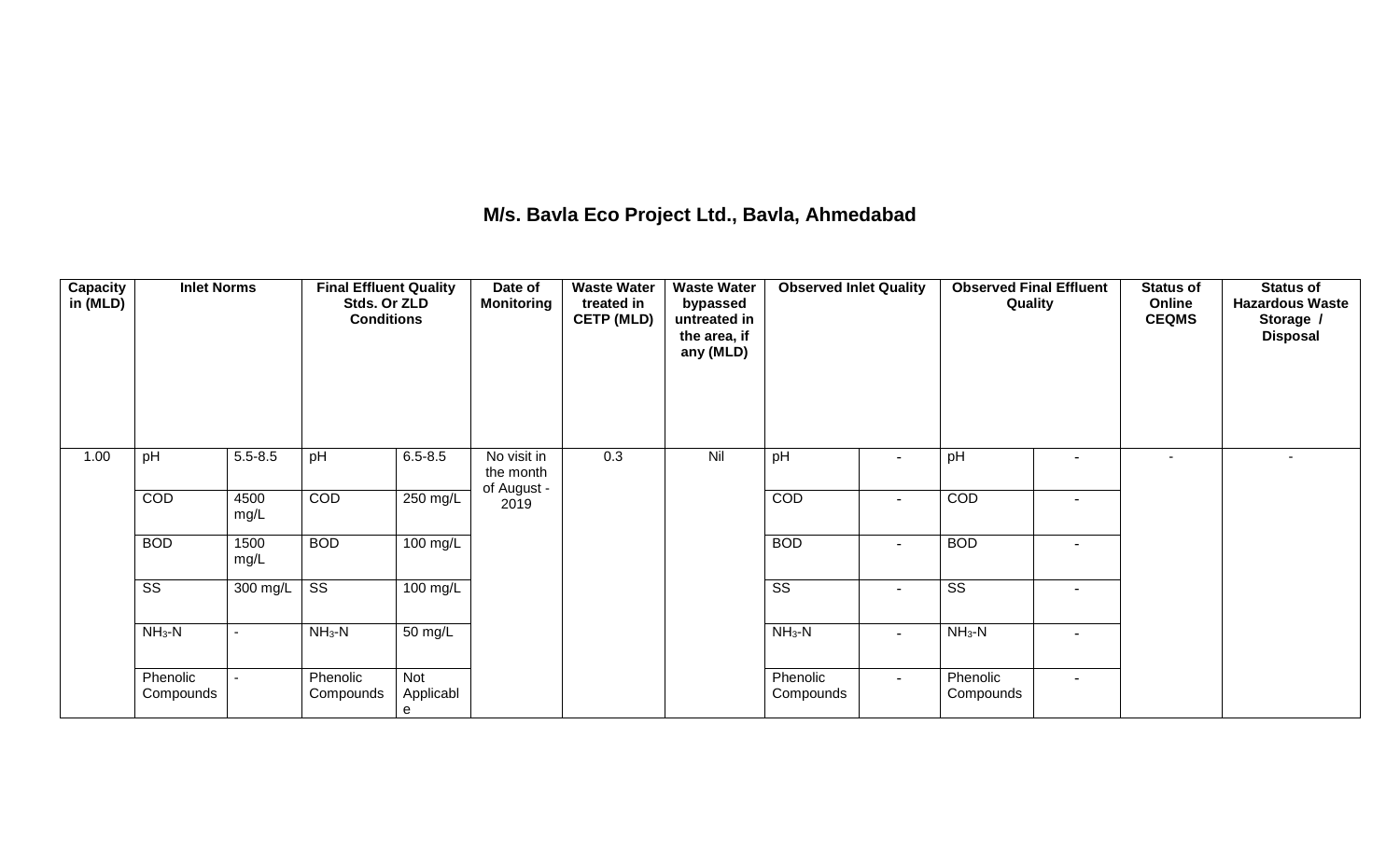## **M/s. Vinayak Jal Sudhikaran Sahakari Mandali Ltd, Bavla, Ahmedabad**

| <b>Capacity</b><br>in (MLD) | <b>Inlet Norms</b>     |                | <b>Final Effluent Quality</b><br>Stds. Or ZLD<br><b>Conditions</b> |                       | Date of<br><b>Monitoring</b>    | <b>Waste Water</b><br>treated in<br><b>CETP (MLD)</b> | <b>Waste Water</b><br>bypassed<br>untreated in<br>the area, if<br>any (MLD) | <b>Observed Inlet Quality</b> |                          | <b>Observed Final Effluent</b><br>Quality |          | <b>Status of</b><br>Online<br><b>CEQMS</b> | <b>Status of</b><br><b>Hazardous Waste</b><br>Storage /<br><b>Disposal</b> |
|-----------------------------|------------------------|----------------|--------------------------------------------------------------------|-----------------------|---------------------------------|-------------------------------------------------------|-----------------------------------------------------------------------------|-------------------------------|--------------------------|-------------------------------------------|----------|--------------------------------------------|----------------------------------------------------------------------------|
| 1.50                        | pH                     | $5.5 - 8.5$    | pH                                                                 | $6.5 - 8.5$           | Average<br>value of<br>August - | 4                                                     | Nil                                                                         | pH                            | $\blacksquare$           | pH                                        | 7.91     |                                            | $\blacksquare$                                                             |
|                             | COD                    | 4500<br>mg/L   | COD                                                                | $250$ mg/L            | 2019                            |                                                       |                                                                             | COD                           | $\blacksquare$           | COD                                       | 160 mg/L |                                            |                                                                            |
|                             | <b>BOD</b>             | 1500<br>mg/L   | <b>BOD</b>                                                         | $100 \text{ mg/L}$    |                                 |                                                       |                                                                             | <b>BOD</b>                    | $\blacksquare$           | <b>BOD</b>                                | 40 mg/L  |                                            |                                                                            |
|                             | $\overline{\text{ss}}$ | 300 mg/L       | $\overline{\text{SS}}$                                             | $100 \text{ mg/L}$    |                                 |                                                       |                                                                             | $\overline{\text{SS}}$        | $\overline{\phantom{0}}$ | $\overline{\text{ss}}$                    | 52 mg/L  |                                            |                                                                            |
|                             | $NH3-N$                | $\blacksquare$ | $NH3-N$                                                            | 50 mg/L               |                                 |                                                       |                                                                             | $NH3-N$                       | $\blacksquare$           | $NH3-N$                                   | 3 mg/L   |                                            |                                                                            |
|                             | Phenolic<br>Compounds  | $\blacksquare$ | Phenolic<br>Compounds                                              | Not<br>Applicabl<br>e |                                 |                                                       |                                                                             | Phenolic<br>Compounds         | $\blacksquare$           | Phenolic<br>Compounds                     |          |                                            |                                                                            |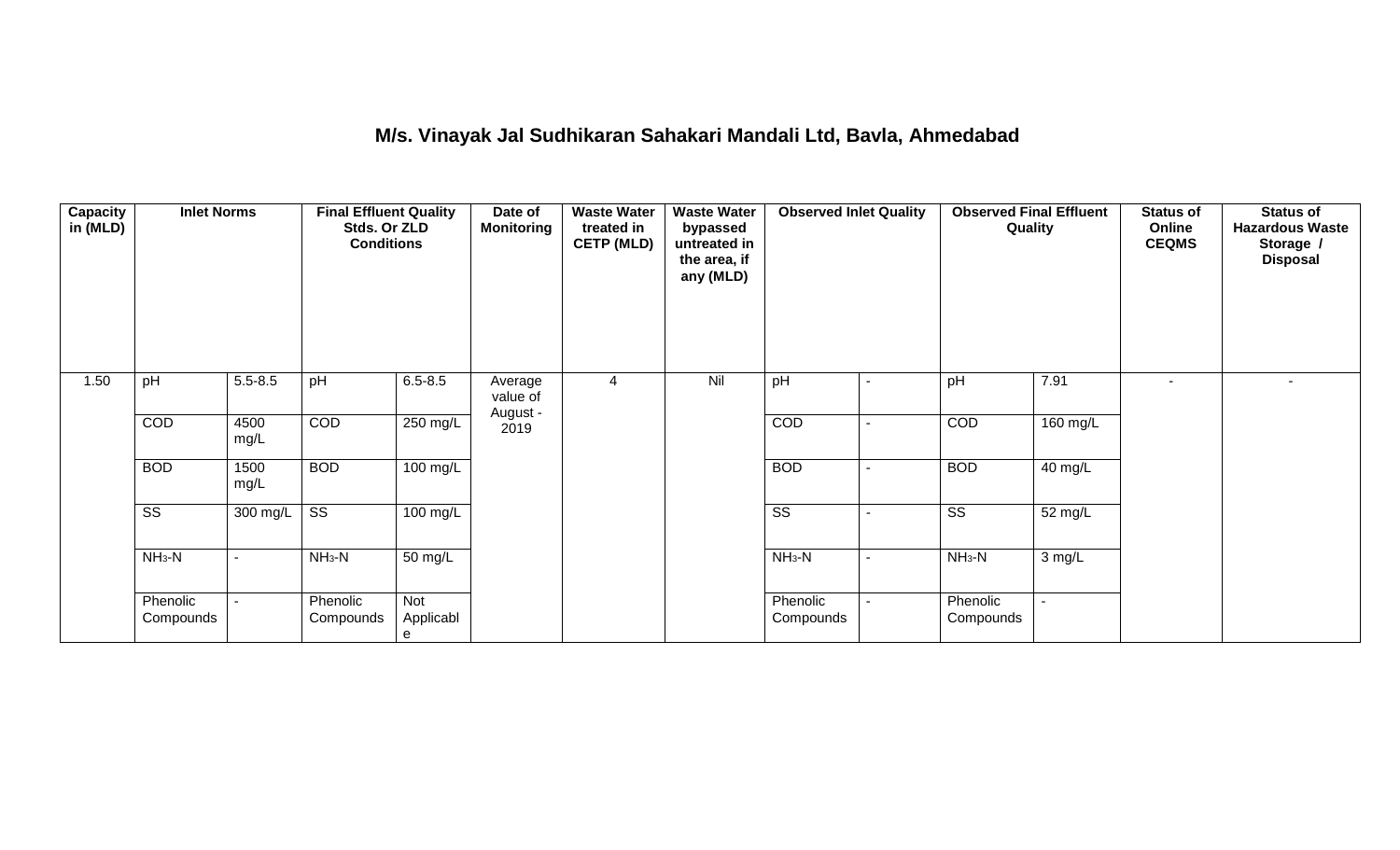# **M/s. Nandesari Industrial Association (CETP), GIDC-Nandesari, Vadodara**

| <b>Capacity</b><br>in (MLD) | <b>Inlet Norms</b>     |                  | <b>Final Effluent Quality</b><br>Stds. Or ZLD<br><b>Conditions</b> |                    | Date of<br><b>Monitoring</b>    | <b>Waste Water</b><br>treated in<br><b>CETP (MLD)</b> | <b>Waste Water</b><br>bypassed<br>untreated in<br>the area, if<br>any (MLD) | <b>Observed Inlet Quality</b> |                          | <b>Observed Final Effluent</b><br>Quality |                    | <b>Status of</b><br>Online<br><b>CEQMS</b>          | <b>Status of</b><br><b>Hazardous Waste</b><br>Storage /<br><b>Disposal</b> |
|-----------------------------|------------------------|------------------|--------------------------------------------------------------------|--------------------|---------------------------------|-------------------------------------------------------|-----------------------------------------------------------------------------|-------------------------------|--------------------------|-------------------------------------------|--------------------|-----------------------------------------------------|----------------------------------------------------------------------------|
| 12                          | pH                     | 5 to 9           | pH                                                                 | 6.5 to 8.5         | Average<br>value of<br>August - | 6.4                                                   | Nil                                                                         | pH                            |                          | pH                                        | 6.50               | pH, COD,<br>BOD, TSS,<br>NH <sub>3</sub> -N, Color, |                                                                            |
|                             | COD                    | 1500<br>mg/L     | COD                                                                | 250 mg/L           | 2019                            |                                                       |                                                                             | COD                           |                          | COD                                       | $219 \text{ mg/L}$ | TOC,<br>Temperature                                 |                                                                            |
|                             | <b>BOD</b>             | 500 mg/L         | <b>BOD</b>                                                         | $100$ mg/L         |                                 |                                                       |                                                                             | <b>BOD</b>                    |                          | <b>BOD</b>                                | 32 mg/L            |                                                     |                                                                            |
|                             | $\overline{\text{ss}}$ | 600 mg/L         | $\overline{\text{ss}}$                                             | $100 \text{ mg/L}$ |                                 |                                                       |                                                                             | $\overline{\text{ss}}$        | $\overline{\phantom{a}}$ | $\overline{\text{ss}}$                    | $180$ mg/L         |                                                     |                                                                            |
|                             | $NH3-N$                | 50 mg/L          | $NH3-N$<br>$NH3-N$<br>$NH3-N$<br>50 mg/L<br>$2$ mg/L               |                    |                                 |                                                       |                                                                             |                               |                          |                                           |                    |                                                     |                                                                            |
|                             | Phenolic<br>Compounds  | $5 \text{ mg/L}$ | Phenolic<br>Compounds                                              | 1 mg/ $L$          |                                 |                                                       |                                                                             | Phenolic<br>Compounds         |                          | Phenolic<br>Compounds                     | <b>BDL</b>         |                                                     |                                                                            |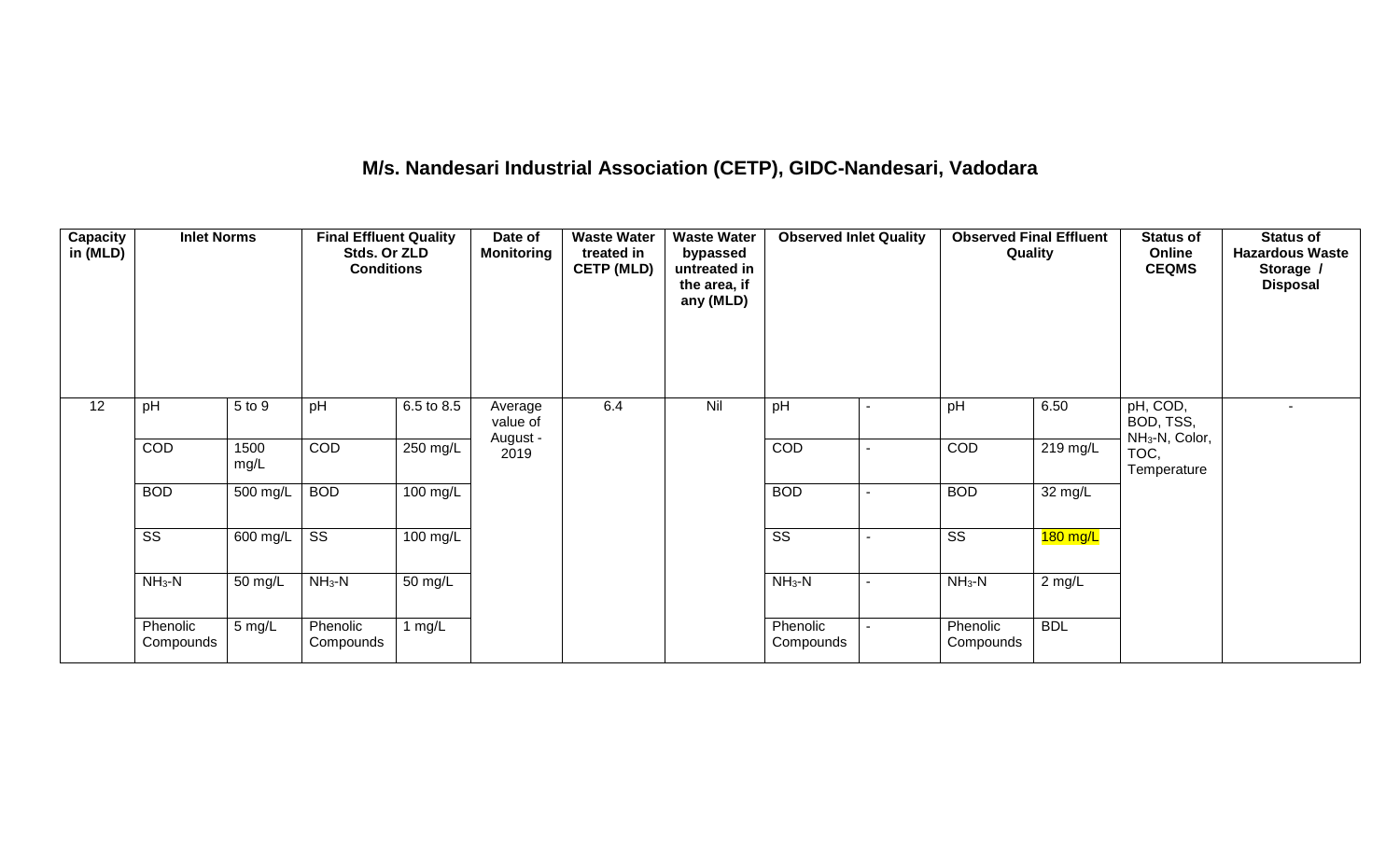## **M/s. Enviro Infrastructure Co. Ltd., Umraya (Padra), Vadodara**

| Capacity<br>in (MLD) | <b>Inlet Norms</b>     |                       | <b>Final Effluent Quality</b><br>Stds. Or ZLD<br><b>Conditions</b> |                    | Date of<br><b>Monitoring</b>    | <b>Waste Water</b><br>treated in<br><b>CETP (MLD)</b> | <b>Waste Water</b><br>bypassed<br>untreated in<br>the area, if<br>any (MLD) | <b>Observed Inlet Quality</b> |                          | <b>Observed Final Effluent</b><br>Quality |          | <b>Status of</b><br>Online<br><b>CEQMS</b> | <b>Status of</b><br><b>Hazardous Waste</b><br>Storage /<br><b>Disposal</b> |
|----------------------|------------------------|-----------------------|--------------------------------------------------------------------|--------------------|---------------------------------|-------------------------------------------------------|-----------------------------------------------------------------------------|-------------------------------|--------------------------|-------------------------------------------|----------|--------------------------------------------|----------------------------------------------------------------------------|
| 4.50                 | pH                     | 5 to 9                | pH                                                                 | 6.5 to 8.5         | Average<br>value of<br>August - | 2.2                                                   | Nil                                                                         | pH                            | $\overline{\phantom{0}}$ | pH                                        | 7.75     | pH, Flow<br>Meter, TOC,<br>TSS, Color,     |                                                                            |
|                      | COD                    | 2000<br>mg/L          | COD                                                                | $250$ mg/L         | 2019                            |                                                       |                                                                             | COD                           | $\overline{\phantom{a}}$ | COD                                       | 230 mg/L | $NH3-N$                                    |                                                                            |
|                      | <b>BOD</b>             | 500 mg/L              | <b>BOD</b>                                                         | $100$ mg/L         |                                 |                                                       |                                                                             | <b>BOD</b>                    | $\overline{\phantom{a}}$ | <b>BOD</b>                                | 38 mg/L  |                                            |                                                                            |
|                      | $\overline{\text{ss}}$ | $\overline{600}$ mg/L | $\overline{\text{ss}}$                                             | $100 \text{ mg/L}$ |                                 |                                                       |                                                                             | $\overline{\text{ss}}$        | $\overline{\phantom{a}}$ | $\overline{\text{ss}}$                    | 54 mg/L  |                                            |                                                                            |
|                      | $NH3-N$                | 50 mg/L               | $NH3-N$                                                            | 50 mg/L            |                                 |                                                       |                                                                             | $NH3-N$                       | $\blacksquare$           | $NH_3-N$                                  | $1$ mg/L |                                            |                                                                            |
|                      | Phenolic<br>Compounds  | 5 mg/L                | Phenolic<br>Compounds                                              | 1 mg/L             |                                 |                                                       |                                                                             | Phenolic<br>Compounds         | $\sim$                   | Phenolic<br>Compounds                     |          |                                            |                                                                            |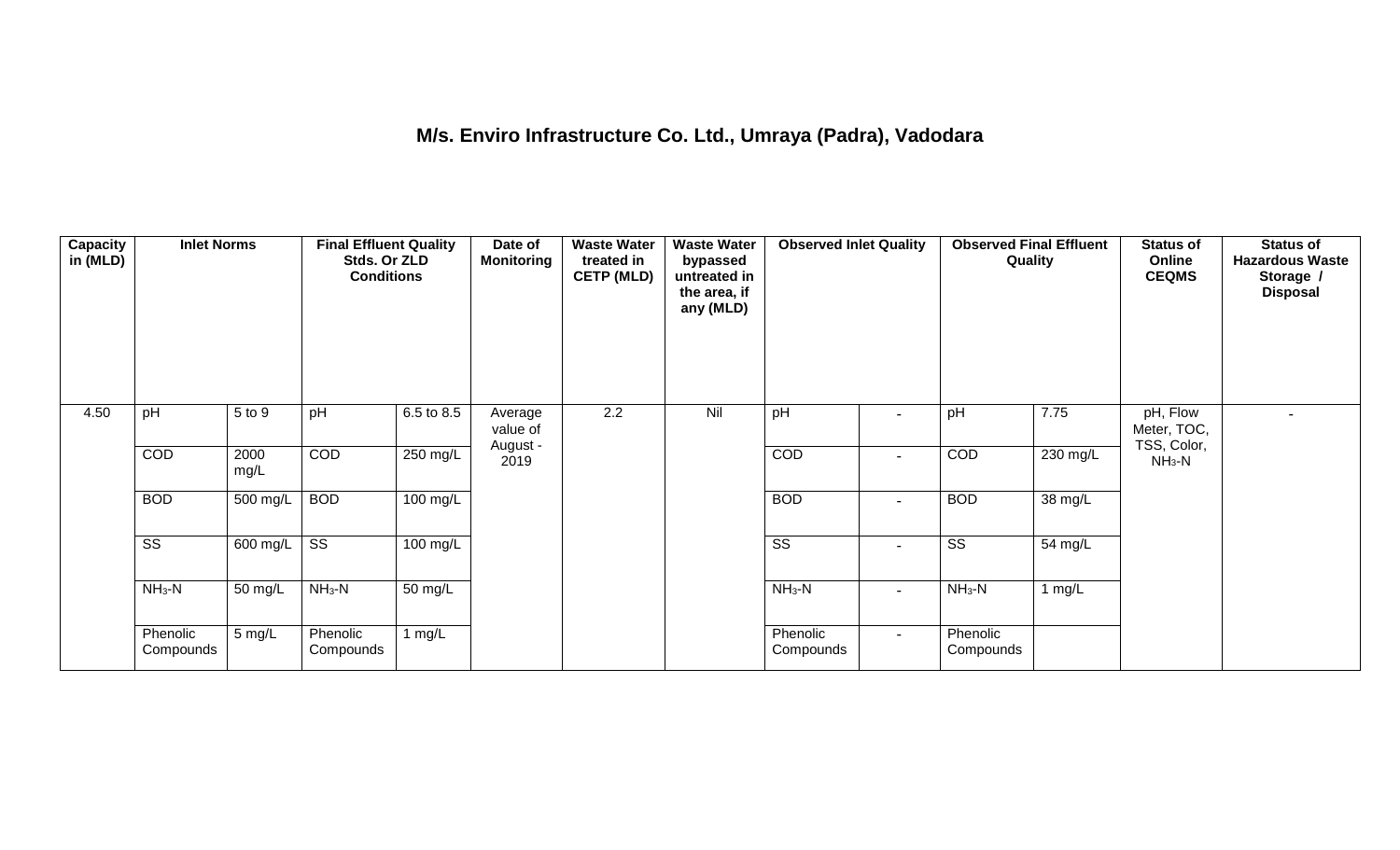### **M/s. Enviro Technology Ltd., GIDC-Ankleshwar, Bharuch**

| <b>Capacity</b><br>in (MLD) | <b>Inlet Norms</b>                              |               | <b>Final Effluent Quality</b><br>Stds. Or ZLD<br><b>Conditions</b> |              | Date of<br><b>Monitoring</b> | <b>Waste Water</b><br>treated in<br><b>CETP (MLD)</b> | <b>Waste Water</b><br>bypassed<br>untreated in<br>the area, if<br>any (MLD) | <b>Observed Inlet Quality</b>        |           | <b>Observed Final Effluent</b><br>Quality |                          | <b>Status of</b><br>Online<br><b>CEQMS</b> | <b>Status of</b><br><b>Hazardous Waste</b><br>Storage /<br><b>Disposal</b> |
|-----------------------------|-------------------------------------------------|---------------|--------------------------------------------------------------------|--------------|------------------------------|-------------------------------------------------------|-----------------------------------------------------------------------------|--------------------------------------|-----------|-------------------------------------------|--------------------------|--------------------------------------------|----------------------------------------------------------------------------|
| 3.5                         | pH                                              | $6.5 - 8.5$   | pH                                                                 | $6.5 - 8.5$  | Average<br>value of          | 2.31                                                  | Nil                                                                         | pH                                   | 6.85      | pH                                        |                          | pH, Flow,<br>COD, BOD,<br>TSS, TOC         |                                                                            |
|                             | COD                                             | 11000<br>mg/L | <b>COD</b>                                                         | 1000<br>mg/L | August -<br>2019             |                                                       |                                                                             | <b>COD</b>                           | 3049 mg/L | COD                                       | $\sim$                   |                                            |                                                                            |
|                             | BOD <sub>(3</sub><br>days at<br>$27^{\circ}C$ ) | 3600<br>mg/L  | BOD(3)<br>days at<br>$27^{\circ}C$ )                               | $200$ mg/L   |                              |                                                       |                                                                             | BOD(3)<br>days at<br>$27^{\circ}C$ ) | 612 mg/L  | BOD(3)<br>days at<br>$27^{\circ}C$ )      |                          |                                            |                                                                            |
|                             | $\overline{\text{ss}}$                          |               | $\overline{\text{SS}}$                                             | 150 mg/L     |                              |                                                       |                                                                             | $\overline{\text{SS}}$               | 136 mg/L  | $\overline{\text{ss}}$                    | $\sim$                   |                                            |                                                                            |
|                             | $NH3-N$                                         | 100 mg/L      | $NH_3-N$                                                           | 50 mg/L      |                              |                                                       |                                                                             | $NH_3-N$                             | 67 mg/L   | $NH_3-N$                                  |                          |                                            |                                                                            |
|                             | Phenolic<br>Compounds                           | 1 $mg/L$      | Phenolic<br>Compounds                                              | 5 mg/L       |                              |                                                       |                                                                             | Phenolic<br>Compounds                | 2.77 mg/L | Phenolic<br>Compounds                     | $\overline{\phantom{0}}$ |                                            |                                                                            |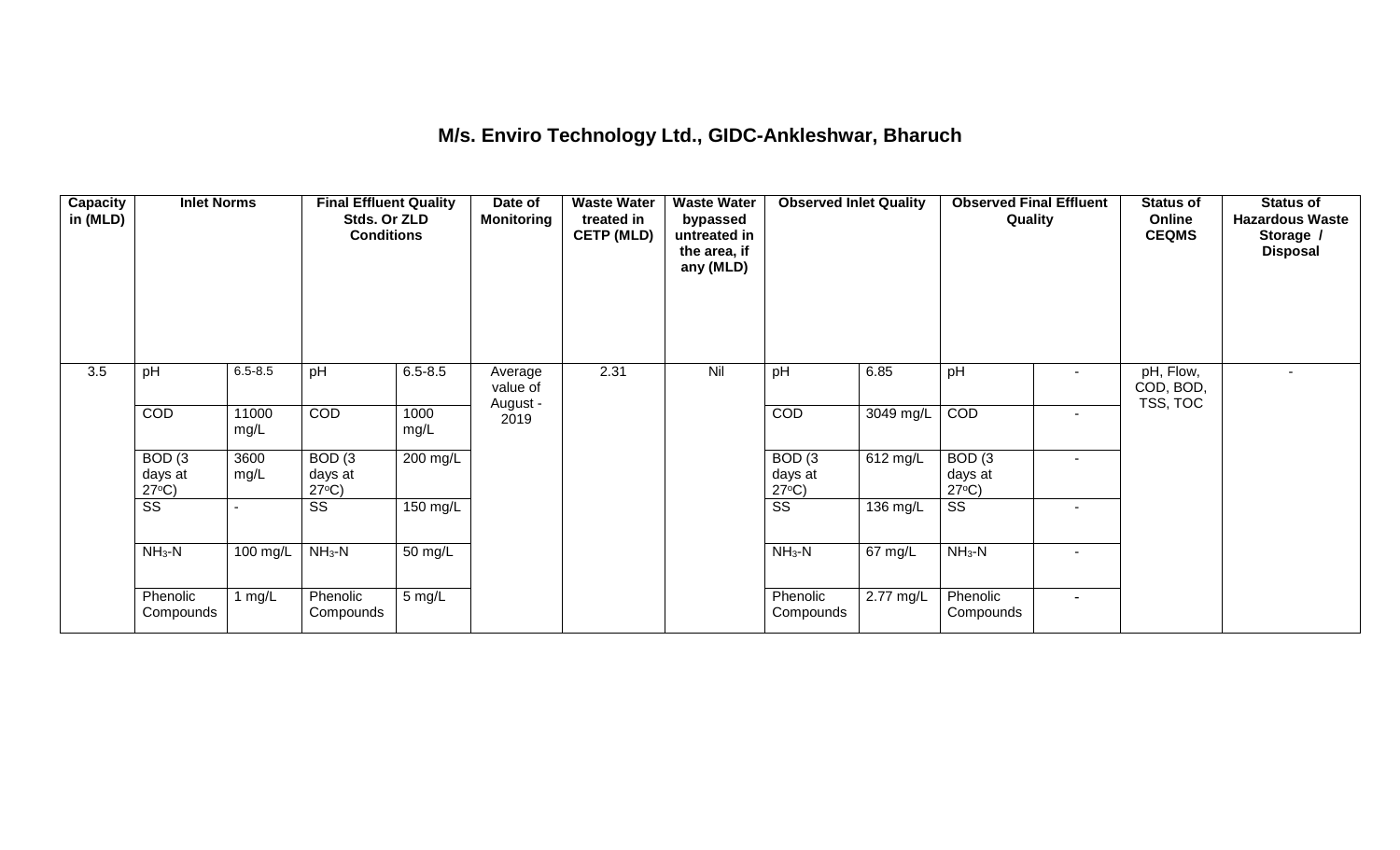## **M/s. Narmada Clean Tech Ltd., (Bharuch Eco-Aqua Infrastructure Ltd.,) (BEAIL), Ankleshwar**

| <b>Capacity</b><br>in (MLD) | <b>Inlet Norms</b>     |                   | <b>Final Effluent Quality</b><br>Stds. Or ZLD<br><b>Conditions</b> |            | Date of<br><b>Monitoring</b> | <b>Waste Water</b><br>treated in<br><b>CETP (MLD)</b> | <b>Waste Water</b><br>bypassed<br>untreated in<br>the area, if<br>any (MLD) | <b>Observed Inlet Quality</b> |                          | <b>Observed Final Effluent</b><br>Quality |                | <b>Status of</b><br>Online<br><b>CEQMS</b> | <b>Status of</b><br><b>Hazardous Waste</b><br>Storage /<br><b>Disposal</b> |
|-----------------------------|------------------------|-------------------|--------------------------------------------------------------------|------------|------------------------------|-------------------------------------------------------|-----------------------------------------------------------------------------|-------------------------------|--------------------------|-------------------------------------------|----------------|--------------------------------------------|----------------------------------------------------------------------------|
| 40                          | pH                     | $6.5 - 8.5$       | pH                                                                 | $6-9$      | No<br>sampling in<br>August- | 31.92                                                 | Nil                                                                         | pH                            | $\overline{\phantom{a}}$ | pH                                        | $\sim$         | pH, Flow<br>Meter, TOC,<br><b>TSS</b>      |                                                                            |
|                             | COD                    | 1000<br>mg/L      | COD                                                                | 500 mg/L   | 2019                         |                                                       |                                                                             | COD                           | $\blacksquare$           | COD                                       | $\sim$         |                                            |                                                                            |
|                             | <b>BOD</b>             | 200 mg/L          | <b>BOD</b>                                                         | 100 mg/L   |                              |                                                       |                                                                             | <b>BOD</b>                    | $\overline{\phantom{a}}$ | <b>BOD</b>                                | $\blacksquare$ |                                            |                                                                            |
|                             | $\overline{\text{ss}}$ | 150 mg/L          | $\overline{\text{ss}}$                                             | $100$ mg/L |                              |                                                       |                                                                             | $\overline{\text{ss}}$        | $\overline{\phantom{a}}$ | $\overline{\text{ss}}$                    | $\blacksquare$ |                                            |                                                                            |
|                             | $NH3-N$                | $50 \text{ mg/L}$ | $NH3-N$                                                            | 50 mg/L    |                              |                                                       |                                                                             | $NH_3-N$                      | $\blacksquare$           | $NH3-N$                                   | $\blacksquare$ |                                            |                                                                            |
|                             | Phenolic<br>Compounds  | 5 mg/L            | Phenolic<br>Compounds                                              | 5 mg/L     |                              |                                                       |                                                                             | Phenolic<br>Compounds         | $\sim$                   | Phenolic<br>Compounds                     | $\blacksquare$ |                                            |                                                                            |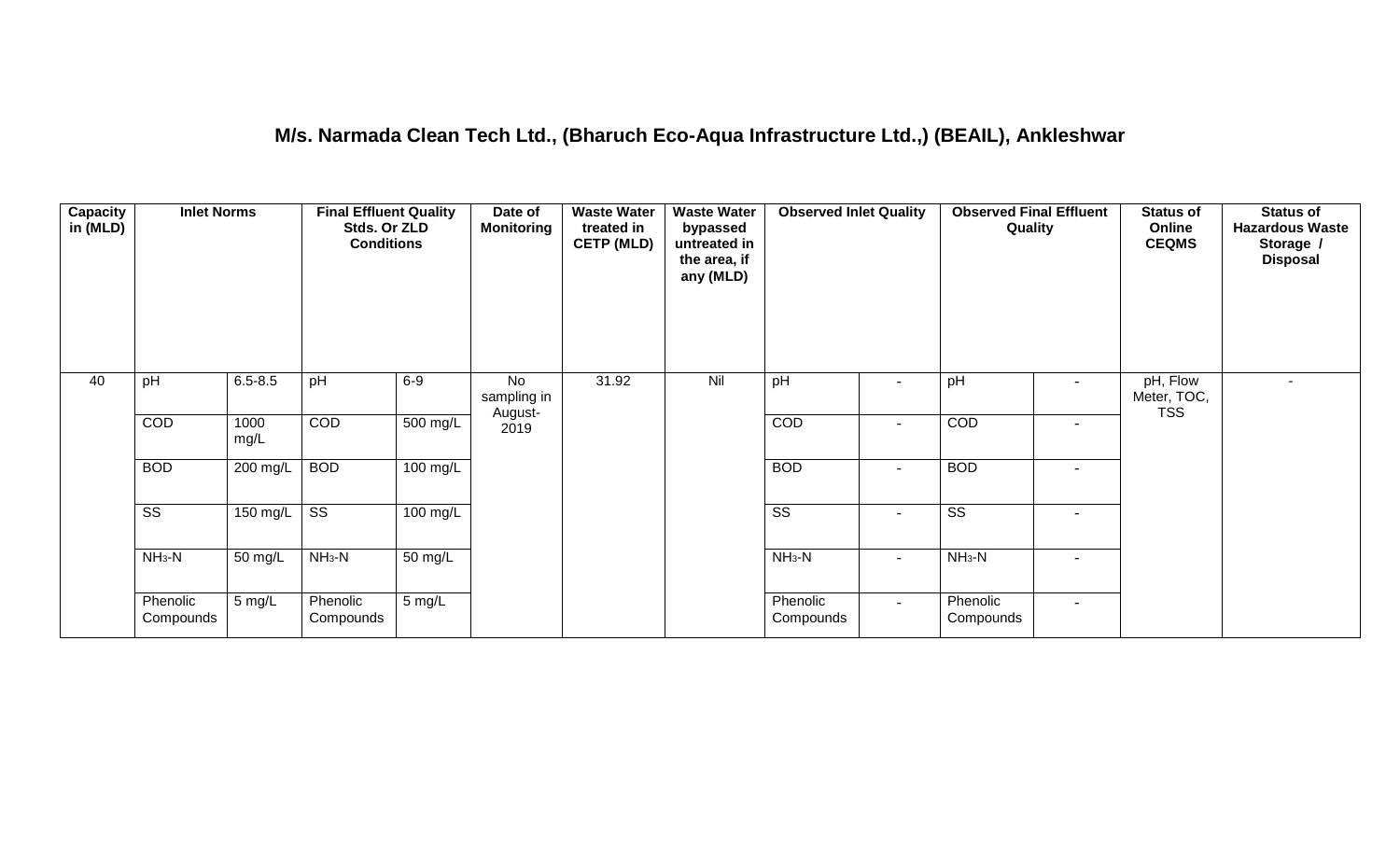## **M/s. Panoli Enviro Technology Ltd., GIDC-Panoil, Bharuch**

| Capacity<br>in (MLD) | <b>Inlet Norms</b>     |               | <b>Final Effluent Quality</b><br>Stds. Or ZLD<br><b>Conditions</b> |              | Date of<br><b>Monitoring</b> | <b>Waste Water</b><br>treated in<br><b>CETP (MLD)</b> | <b>Waste Water</b><br>bypassed<br>untreated in<br>the area, if<br>any (MLD) | <b>Observed Inlet Quality</b> |                     | <b>Observed Final Effluent</b><br>Quality |           | <b>Status of</b><br>Online<br><b>CEQMS</b> | <b>Status of</b><br><b>Hazardous Waste</b><br>Storage /<br><b>Disposal</b> |
|----------------------|------------------------|---------------|--------------------------------------------------------------------|--------------|------------------------------|-------------------------------------------------------|-----------------------------------------------------------------------------|-------------------------------|---------------------|-------------------------------------------|-----------|--------------------------------------------|----------------------------------------------------------------------------|
| 1.02                 | pH                     | $6.5 - 8.5$   | pH                                                                 | $6.5 - 8.5$  | Average<br>value of          | 0.45                                                  | Nil                                                                         | pH                            | 6.99                | pH                                        | 7.03      | pH, Flow<br>Meter, TOC                     |                                                                            |
|                      | COD                    | 10000<br>mg/L | COD                                                                | 1000<br>mg/L | August -<br>2019             |                                                       |                                                                             | <b>COD</b>                    | 2595 mg/L           | COD                                       | 687 mg/L  |                                            |                                                                            |
|                      | <b>BOD</b>             | 3000<br>mg/L  | <b>BOD</b>                                                         | 200 mg/L     |                              |                                                       |                                                                             | <b>BOD</b>                    | 545 mg/L            | <b>BOD</b>                                | 24 mg/L   |                                            |                                                                            |
|                      | $\overline{\text{ss}}$ |               | $\overline{\text{ss}}$                                             | 150 mg/L     |                              |                                                       |                                                                             | $\overline{\text{SS}}$        | 284 mg/L            | $\overline{\text{ss}}$                    | 68 mg/L   |                                            |                                                                            |
|                      | $NH3-N$                | 50 mg/L       | $NH3-N$                                                            | 50 mg/L      |                              |                                                       |                                                                             | $NH3-N$                       | 78 mg/L             | $NH3-N$                                   | 38 mg/L   |                                            |                                                                            |
|                      | Phenolic<br>Compounds  | 1 $mg/L$      | Phenolic<br>Compounds                                              | 1 $mg/L$     |                              |                                                       |                                                                             | Phenolic<br>Compounds         | $9.63 \text{ mg/L}$ | Phenolic<br>Compounds                     | 1.39 mg/L |                                            |                                                                            |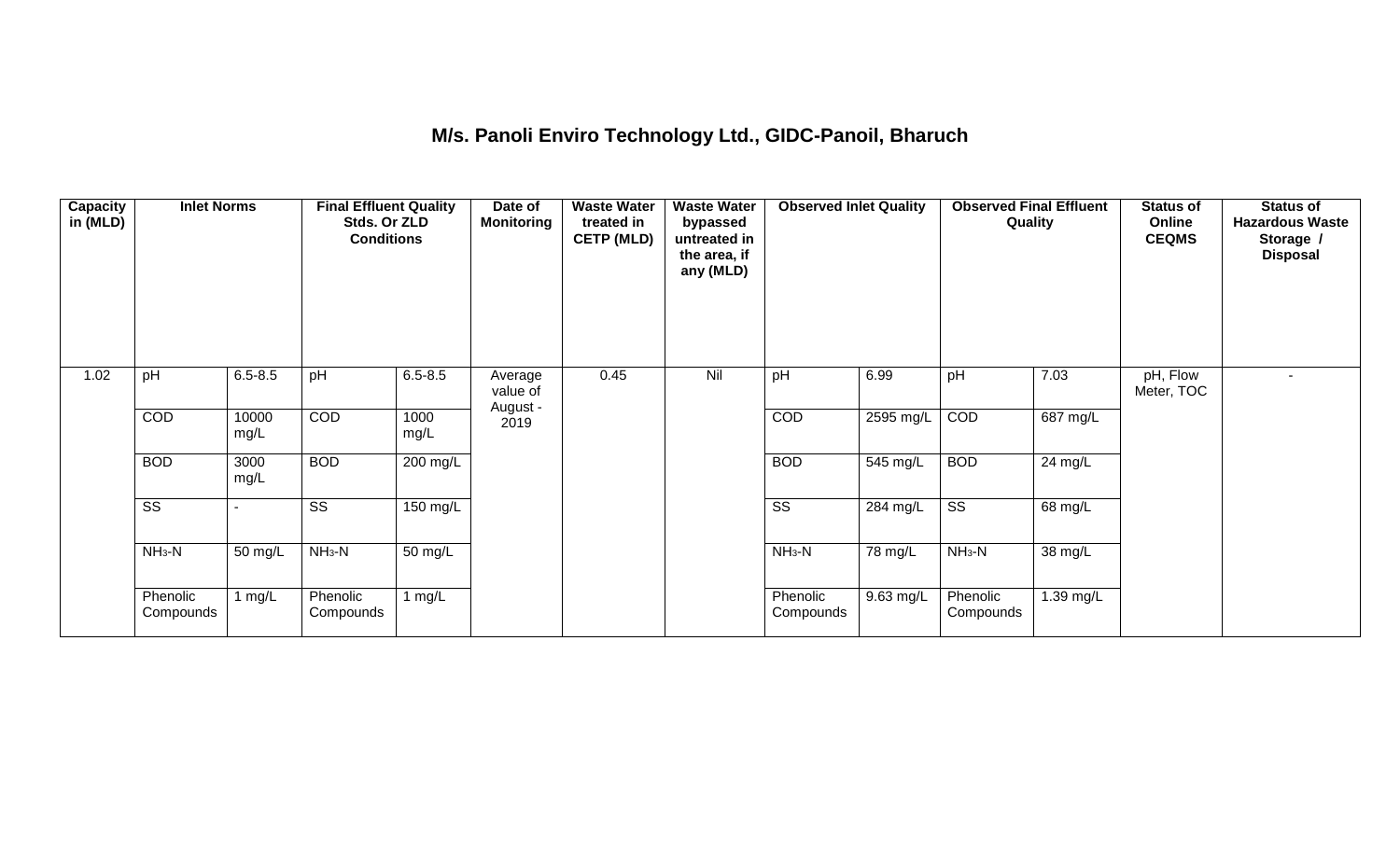### **M/s. Globe Enviro Care Ltd. [chemical units], GIDC-Sachin, Surat**

| <b>Capacity</b><br>in (MLD) | <b>Inlet Norms</b>     |              | <b>Final Effluent Quality</b><br>Stds. Or ZLD<br><b>Conditions</b> |                      | Date of<br><b>Monitoring</b> | <b>Waste Water</b><br>treated in<br><b>CETP (MLD)</b> | <b>Waste Water</b><br>bypassed<br>untreated in<br>the area, if<br>any (MLD) | <b>Observed Inlet Quality</b> |           | <b>Observed Final Effluent</b><br>Quality |                    | <b>Status of</b><br>Online<br><b>CEQMS</b> | <b>Status of</b><br><b>Hazardous Waste</b><br>Storage /<br><b>Disposal</b> |
|-----------------------------|------------------------|--------------|--------------------------------------------------------------------|----------------------|------------------------------|-------------------------------------------------------|-----------------------------------------------------------------------------|-------------------------------|-----------|-------------------------------------------|--------------------|--------------------------------------------|----------------------------------------------------------------------------|
|                             | pH                     | 6.5 to 8.5   | pH                                                                 | 6.5 to 8.5           | Average<br>value of          | 0.236                                                 | Nil                                                                         | pH                            | 7.35      | pH                                        | 7.62               | pH, TOC,<br>TSS, Flow<br>meter             |                                                                            |
|                             | COD                    | 3000<br>mg/L | COD                                                                | 250 mg/L             | August -<br>2019             |                                                       |                                                                             | COD                           | 1057 mg/L | COD                                       | $184 \text{ mg/L}$ |                                            |                                                                            |
|                             | <b>BOD</b>             | 1200<br>mg/L | <b>BOD</b>                                                         | $\overline{30}$ mg/L |                              |                                                       |                                                                             | <b>BOD</b>                    | 264 mg/L  | <b>BOD</b>                                | $24 \text{ mg/L}$  |                                            |                                                                            |
|                             | $\overline{\text{ss}}$ | 300 mg/L     | $\overline{\text{ss}}$                                             | $100 \text{ mg/L}$   |                              |                                                       |                                                                             | $\overline{\text{ss}}$        | 250 mg/L  | $\overline{\text{ss}}$                    | 74 mg/L            |                                            |                                                                            |
|                             | $NH3-N$                | 50 mg/L      | $NH3-N$                                                            | 50 mg/L              |                              |                                                       |                                                                             | $NH3-N$                       | 56 mg/L   | $NH3-N$                                   | 32 mg/L            |                                            |                                                                            |
|                             | Phenolic<br>Compounds  | 1 mg/L       | Phenolic<br>Compounds                                              | 1 $mg/L$             |                              |                                                       |                                                                             | Phenolic<br>Compounds         | 1.41 mg/L | Phenolic<br>Compounds                     | $0.36$ mg/L        |                                            |                                                                            |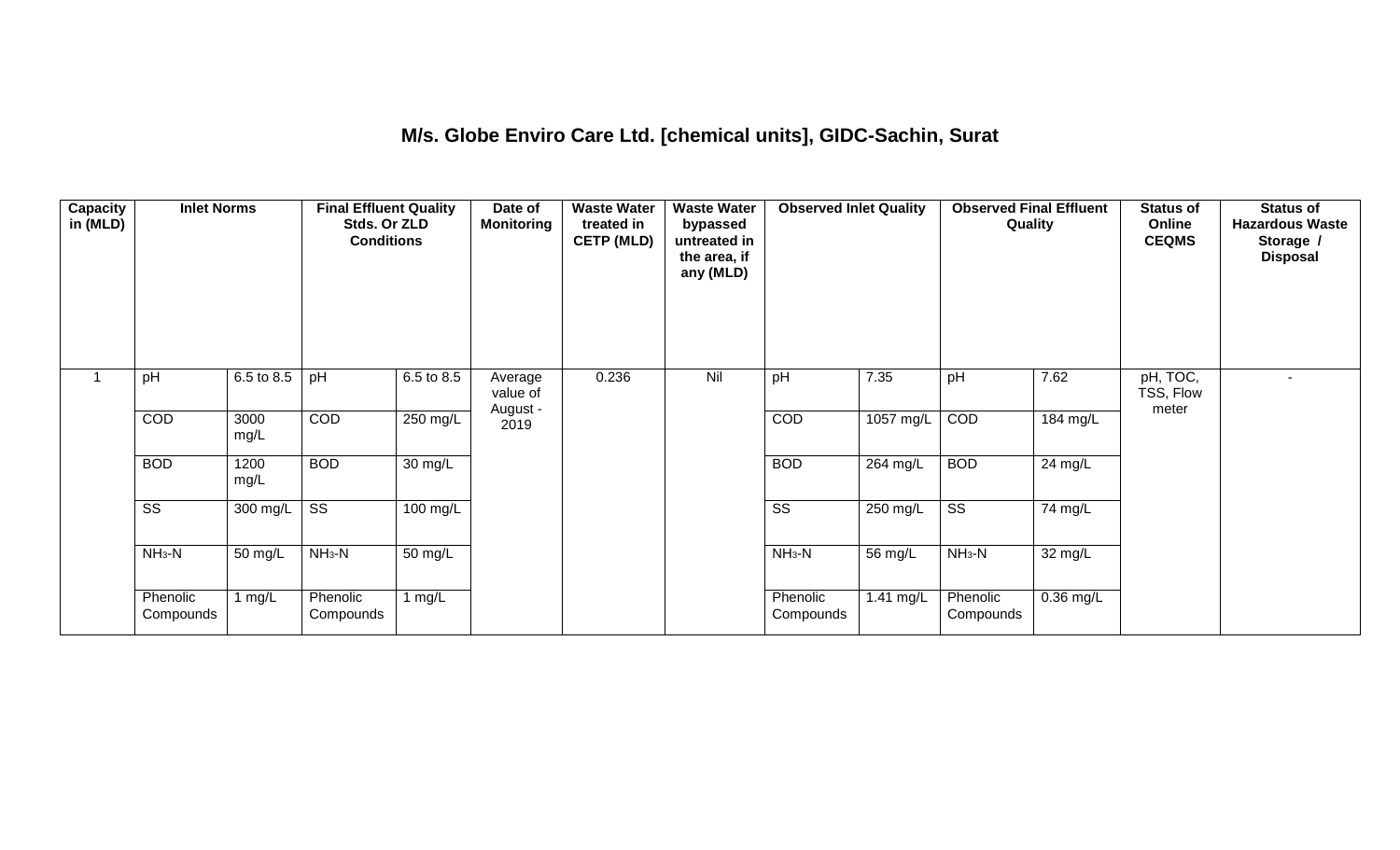### **M/s. Sachin Infra Environment Ltd., GIDC-Sachin, Surat**

| <b>Capacity</b><br>in (MLD) | <b>Inlet Norms</b>     |                  | <b>Final Effluent Quality</b><br>Stds. Or ZLD<br><b>Conditions</b> |                      | Date of<br><b>Monitoring</b>    | <b>Waste Water</b><br>treated in<br><b>CETP (MLD)</b> | <b>Waste Water</b><br>bypassed<br>untreated in<br>the area, if<br>any (MLD) | <b>Observed Inlet Quality</b> |                      | <b>Observed Final Effluent</b><br>Quality |             | <b>Status of</b><br>Online<br><b>CEQMS</b> | <b>Status of</b><br><b>Hazardous Waste</b><br>Storage /<br><b>Disposal</b> |
|-----------------------------|------------------------|------------------|--------------------------------------------------------------------|----------------------|---------------------------------|-------------------------------------------------------|-----------------------------------------------------------------------------|-------------------------------|----------------------|-------------------------------------------|-------------|--------------------------------------------|----------------------------------------------------------------------------|
| 50                          | pH                     | Not<br>Furnished | pH                                                                 | $6.5 - 8.5$          | Average<br>value of<br>August - | 32.83                                                 | Nil                                                                         | pH                            | 7.04                 | pH                                        | 7.11        | pH, Flow<br>Meter, TOC                     | Storage-1700 MT                                                            |
|                             | COD                    | 1000<br>mg/L     | <b>COD</b>                                                         | 250 mg/L             | 2019                            |                                                       |                                                                             | COD                           | $767$ mg/L           | COD                                       | 259 mg/L    |                                            |                                                                            |
|                             | <b>BOD</b>             | 400 mg/L         | <b>BOD</b>                                                         | $\overline{30}$ mg/L |                                 |                                                       |                                                                             | <b>BOD</b>                    | $152$ mg/L           | <b>BOD</b>                                | 28 mg/L     |                                            |                                                                            |
|                             | $\overline{\text{ss}}$ | 300 mg/L         | $\overline{\text{SS}}$                                             | 100 mg/L             |                                 |                                                       |                                                                             | $\overline{\text{SS}}$        | 412 mg/L             | $\overline{\text{ss}}$                    | 90 mg/L     |                                            |                                                                            |
|                             | $NH3-N$                | 50 mg/L          | $NH3-N$                                                            | 50 mg/L              |                                 |                                                       |                                                                             | $NH3-N$                       | $\overline{33}$ mg/L | $NH3-N$                                   | 20 mg/L     |                                            |                                                                            |
|                             | Phenolic<br>Compounds  | 1 $mg/L$         | Phenolic<br>Compounds                                              | 01 mg/L              |                                 |                                                       |                                                                             | Phenolic<br>Compounds         | 1.39 mg/L            | Phenolic<br>Compounds                     | $0.85$ mg/L |                                            |                                                                            |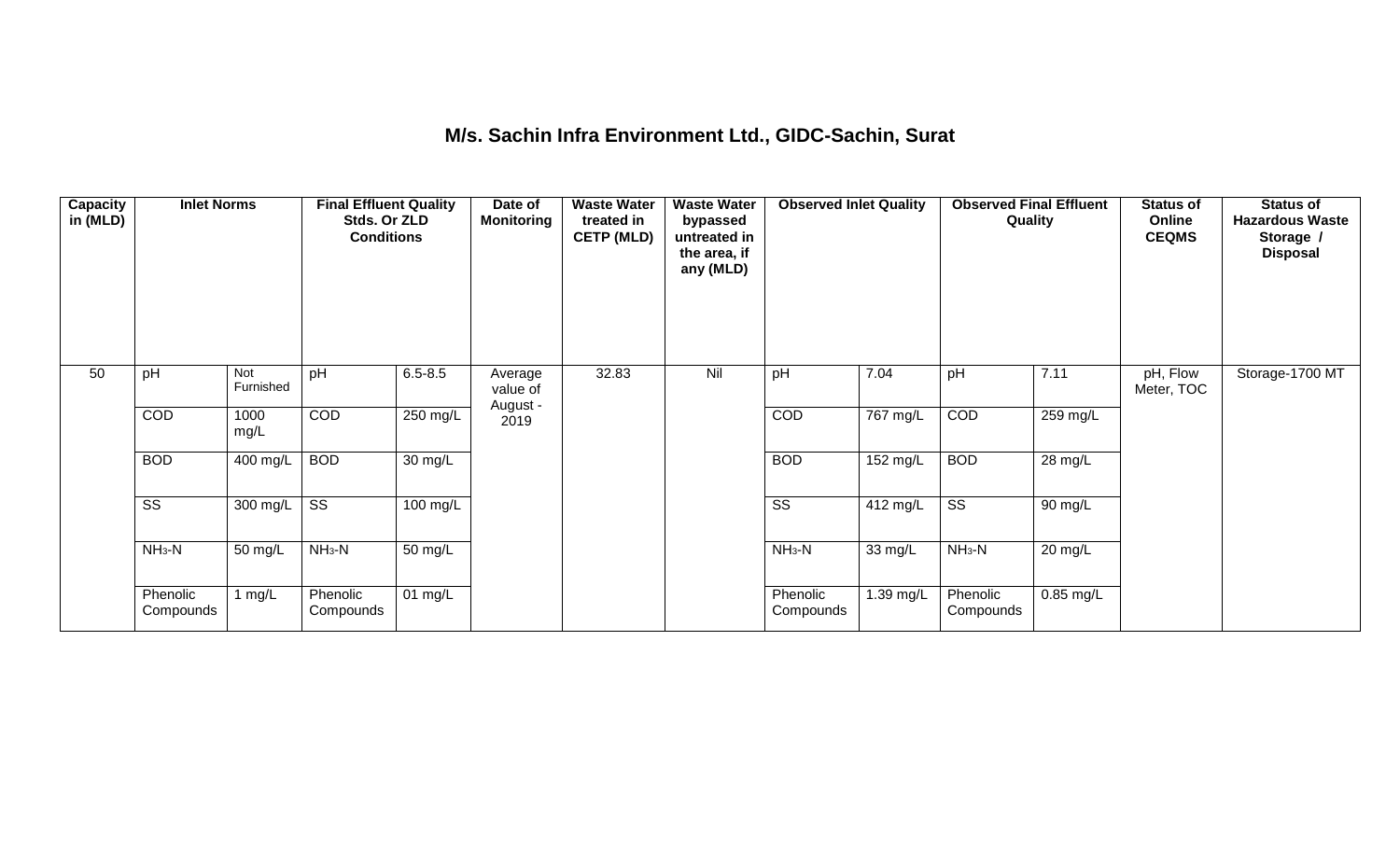## **M/s. Palsana Enviro Protection Ltd., (PEPL), Kadodara, Surat**

| Capacity<br>in (MLD) | <b>Inlet Norms</b>     |              | <b>Final Effluent Quality</b><br>Stds. Or ZLD<br><b>Conditions</b> |                       | Date of<br><b>Monitoring</b>    | <b>Waste Water</b><br>treated in<br><b>CETP (MLD)</b> | <b>Waste Water</b><br>bypassed<br>untreated in<br>the area, if<br>any (MLD) | <b>Observed Inlet Quality</b> |             | <b>Observed Final Effluent</b><br>Quality |           | <b>Status of</b><br>Online<br><b>CEQMS</b> | <b>Status of</b><br><b>Hazardous Waste</b><br>Storage /<br><b>Disposal</b> |
|----------------------|------------------------|--------------|--------------------------------------------------------------------|-----------------------|---------------------------------|-------------------------------------------------------|-----------------------------------------------------------------------------|-------------------------------|-------------|-------------------------------------------|-----------|--------------------------------------------|----------------------------------------------------------------------------|
| 150                  | pH                     | 6.5 to 8.5   | pH                                                                 | 6.5 to 8.5            | Average<br>value of<br>August - | 98                                                    | Nil                                                                         | pH                            | 7.34        | pH                                        | 7.7       | pH, Flow<br>Meter, COD,<br>BOD, TSS        | Storage-560 MT<br>Disposal - 194 MT                                        |
|                      | COD                    | 1000<br>mg/L | COD                                                                | $250$ mg/L            | 2019                            |                                                       |                                                                             | COD                           | 860 mg/L    | COD                                       | 237 mg/L  |                                            |                                                                            |
|                      | <b>BOD</b>             | 400 mg/L     | <b>BOD</b>                                                         | $\overline{30}$ mg/L  |                                 |                                                       |                                                                             | <b>BOD</b>                    | 202 mg/L    | <b>BOD</b>                                | 26 mg/L   |                                            |                                                                            |
|                      | $\overline{\text{ss}}$ | 300 mg/L     | $\overline{\text{ss}}$                                             | $\overline{100}$ mg/L |                                 |                                                       |                                                                             | $\overline{\text{SS}}$        | 136 mg/L    | $\overline{\text{ss}}$                    | 72 mg/L   |                                            |                                                                            |
|                      | $NH3-N$                | 50 mg/L      | $NH_3-N$                                                           | 50 mg/L               |                                 |                                                       |                                                                             | $NH_3-N$                      | 24 mg/L     | $NH_3-N$                                  | 17 mg/L   |                                            |                                                                            |
|                      | Phenolic<br>Compounds  | 1 $mg/L$     | Phenolic<br>Compounds                                              | 1 $mg/L$              |                                 |                                                       |                                                                             | Phenolic<br>Compounds         | $0.41$ mg/L | Phenolic<br>Compounds                     | 0.47 mg/L |                                            |                                                                            |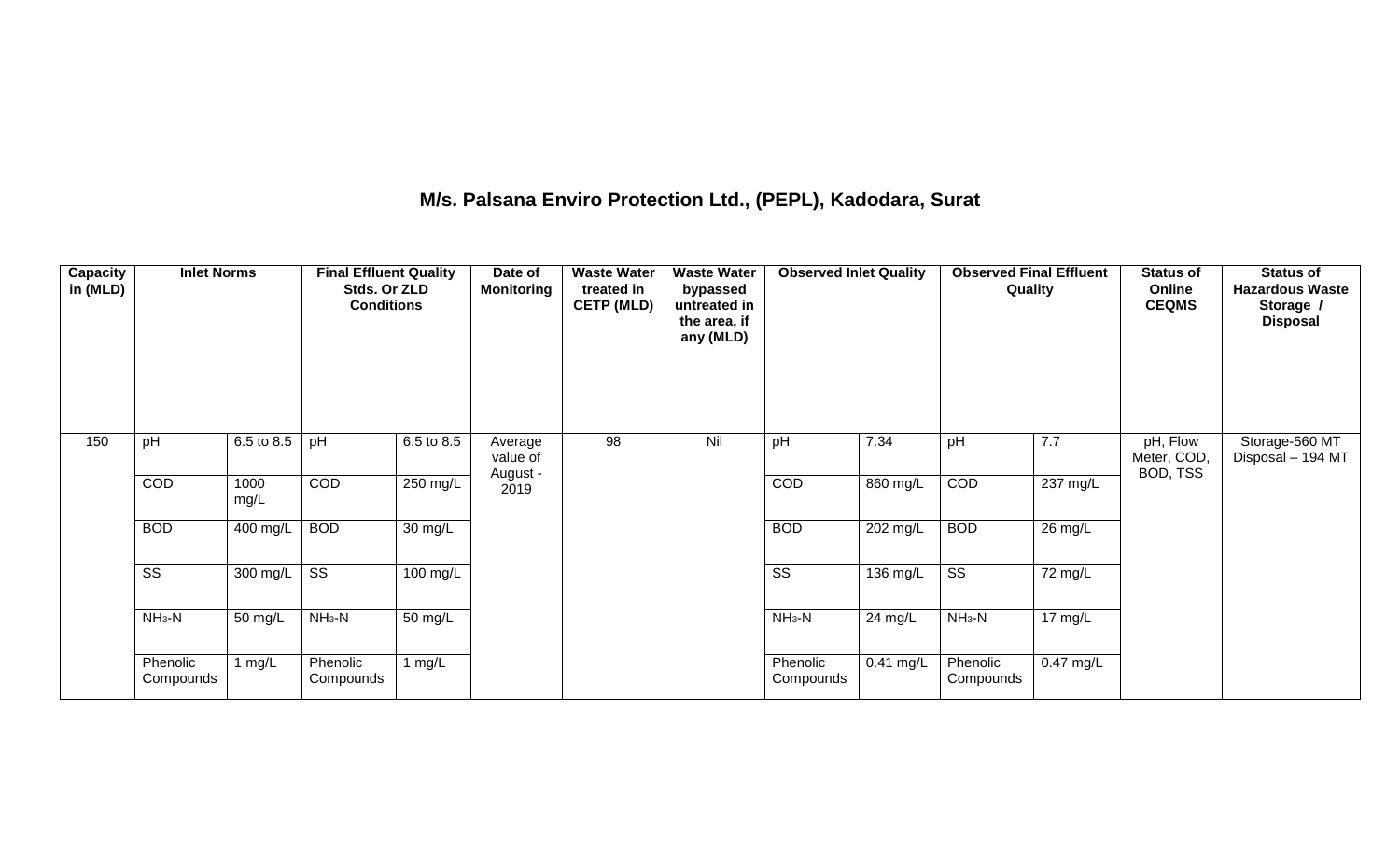### **M/s. Pandesara Infrastructure Ltd., GIDC- Pandesara, Surat**

| Capacity<br>in (MLD) | <b>Inlet Norms</b>     |              | <b>Final Effluent Quality</b><br>Stds. Or ZLD<br><b>Conditions</b> |             | Date of<br><b>Monitoring</b>    | <b>Waste Water</b><br>treated in<br><b>CETP (MLD)</b> | <b>Waste Water</b><br>bypassed<br>untreated in<br>the area, if<br>any (MLD) | <b>Observed Inlet Quality</b> |             | <b>Observed Final Effluent</b><br>Quality |             | <b>Status of</b><br>Online<br><b>CEQMS</b> | <b>Status of</b><br><b>Hazardous Waste</b><br>Storage /<br><b>Disposal</b> |
|----------------------|------------------------|--------------|--------------------------------------------------------------------|-------------|---------------------------------|-------------------------------------------------------|-----------------------------------------------------------------------------|-------------------------------|-------------|-------------------------------------------|-------------|--------------------------------------------|----------------------------------------------------------------------------|
| 100                  | pH                     | $6.5 - 8.5$  | pH                                                                 | $6.5 - 8.5$ | Average<br>value of<br>August - | 81.5                                                  | Nil                                                                         | pH                            | 7.17        | pH                                        | 7.61        | pH, Flow<br>Meter, TOC,<br>COD             | Storage-5500 MT                                                            |
|                      | COD                    | 1000<br>mg/L | COD                                                                | $250$ mg/L  | 2019                            |                                                       |                                                                             | <b>COD</b>                    | $1059$ mg/L | COD                                       | 223 mg/L    |                                            |                                                                            |
|                      | <b>BOD</b>             | 400 mg/L     | <b>BOD</b>                                                         | 30 mg/L     |                                 |                                                       |                                                                             | <b>BOD</b>                    | $258$ mg/L  | <b>BOD</b>                                | 28 mg/L     |                                            |                                                                            |
|                      | $\overline{\text{ss}}$ | 300 mg/L     | $\overline{\text{SS}}$                                             | 100 mg/L    |                                 |                                                       |                                                                             | $\overline{\text{ss}}$        | 210 mg/L    | $\overline{\text{ss}}$                    | 80 mg/L     |                                            |                                                                            |
|                      | $NH3-N$                | 50 mg/L      | $NH_3-N$                                                           | 50 mg/L     |                                 |                                                       |                                                                             | $NH3-N$                       | 34 mg/L     | $NH3-N$                                   | 22 mg/L     |                                            |                                                                            |
|                      | Phenolic<br>Compounds  | 01 mg/L      | Phenolic<br>Compounds                                              | 01 mg/L     |                                 |                                                       |                                                                             | Phenolic<br>Compounds         | 1.31 mg/L   | Phenolic<br>Compounds                     | $0.41$ mg/L |                                            |                                                                            |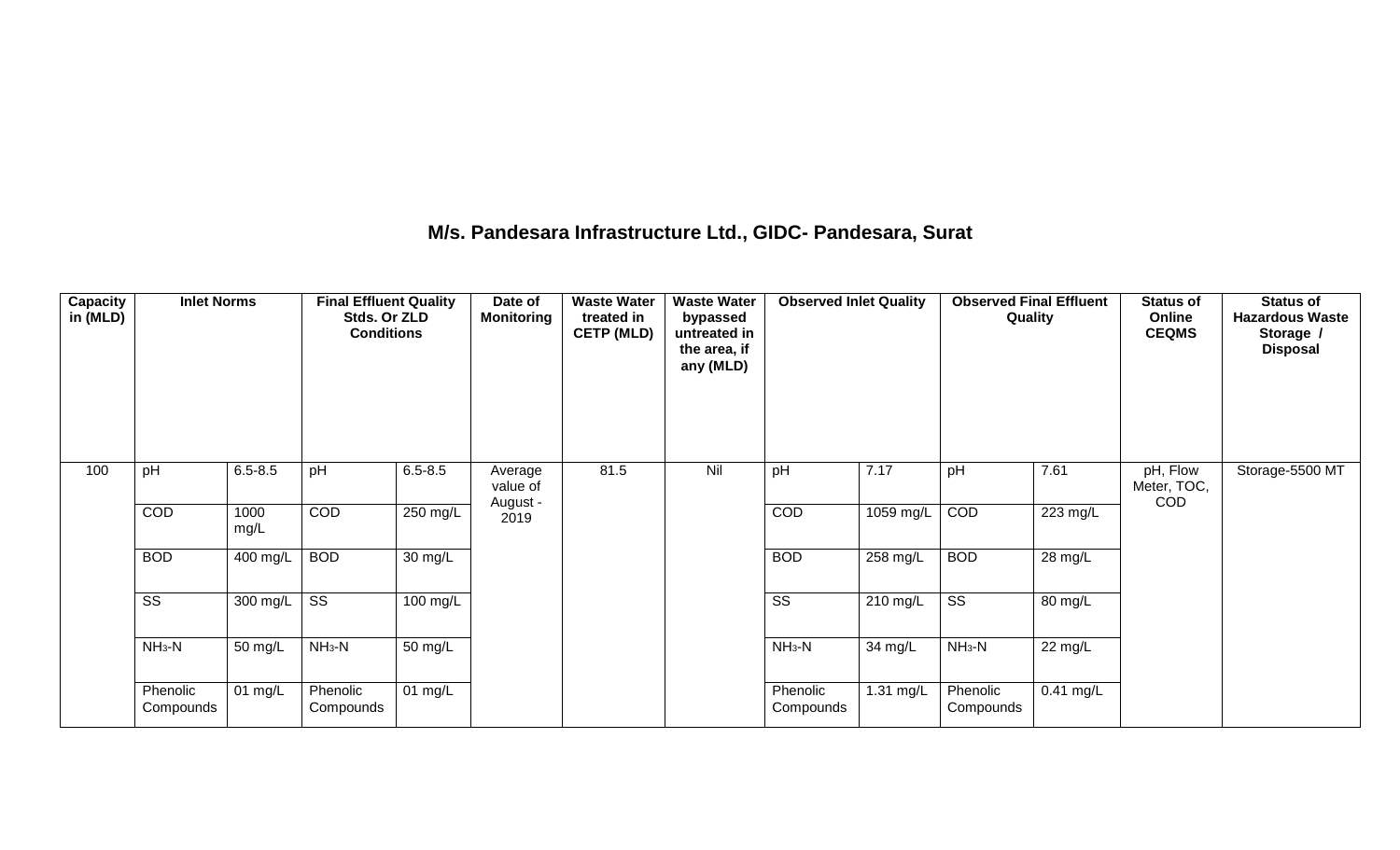## **M/s. CETP of Kejriwal Integrated Textile Park Ltd – KITPL**

| Capacity<br>in (MLD) | <b>Inlet Norms</b>     |                | <b>Final Effluent Quality</b><br>Stds. Or ZLD<br><b>Conditions</b> |                          | Date of<br><b>Monitoring</b> | <b>Waste Water</b><br>treated in<br><b>CETP (MLD)</b> | <b>Waste Water</b><br>bypassed<br>untreated in<br>the area, if<br>any (MLD) | <b>Observed Inlet Quality</b> |                    | <b>Observed Final Effluent</b><br>Quality |             | <b>Status of</b><br>Online<br><b>CEQMS</b> | <b>Status of</b><br><b>Hazardous Waste</b><br>Storage /<br><b>Disposal</b> |
|----------------------|------------------------|----------------|--------------------------------------------------------------------|--------------------------|------------------------------|-------------------------------------------------------|-----------------------------------------------------------------------------|-------------------------------|--------------------|-------------------------------------------|-------------|--------------------------------------------|----------------------------------------------------------------------------|
| 0.84                 | pH                     | $6.5 - 8.5$    | pH                                                                 | $6.5 - 8.5$              | Average<br>value of          | 0.5                                                   | Nil                                                                         | pH                            | 7.32               | pH                                        | 7.34        |                                            | Storage-6 MT                                                               |
|                      | COD                    | < 500<br>mg/L  | <b>COD</b>                                                         | $\overline{\leq}20$ mg/L | August -<br>2019             |                                                       |                                                                             | COD                           | $596$ mg/L         | COD                                       | 88 mg/L     |                                            |                                                                            |
|                      | <b>BOD</b>             | <200<br>mg/L   | <b>BOD</b>                                                         | $\overline{5}$ mg/L      |                              |                                                       |                                                                             | <b>BOD</b>                    | $118 \text{ mg/L}$ | <b>BOD</b>                                | 16 mg/L     |                                            |                                                                            |
|                      | $\overline{\text{ss}}$ | $<150$<br>mg/L | $\overline{\text{ss}}$                                             | $<$ 5 mg/L               |                              |                                                       |                                                                             | $\overline{\text{ss}}$        | 60 mg/L            | $\overline{\text{ss}}$                    | $66$ mg/L   |                                            |                                                                            |
|                      | $NH3-N$                | $\blacksquare$ | $NH_3-N$                                                           |                          |                              |                                                       |                                                                             | $NH3-N$                       | 6 mg/L             | $NH_3-N$                                  | 5 mg/L      |                                            |                                                                            |
|                      | Phenolic<br>Compounds  |                | Phenolic<br>Compounds                                              | $\sim$                   |                              |                                                       |                                                                             | Phenolic<br>Compounds         | 1.36 mg/L          | Phenolic<br>Compounds                     | $0.34$ mg/L |                                            |                                                                            |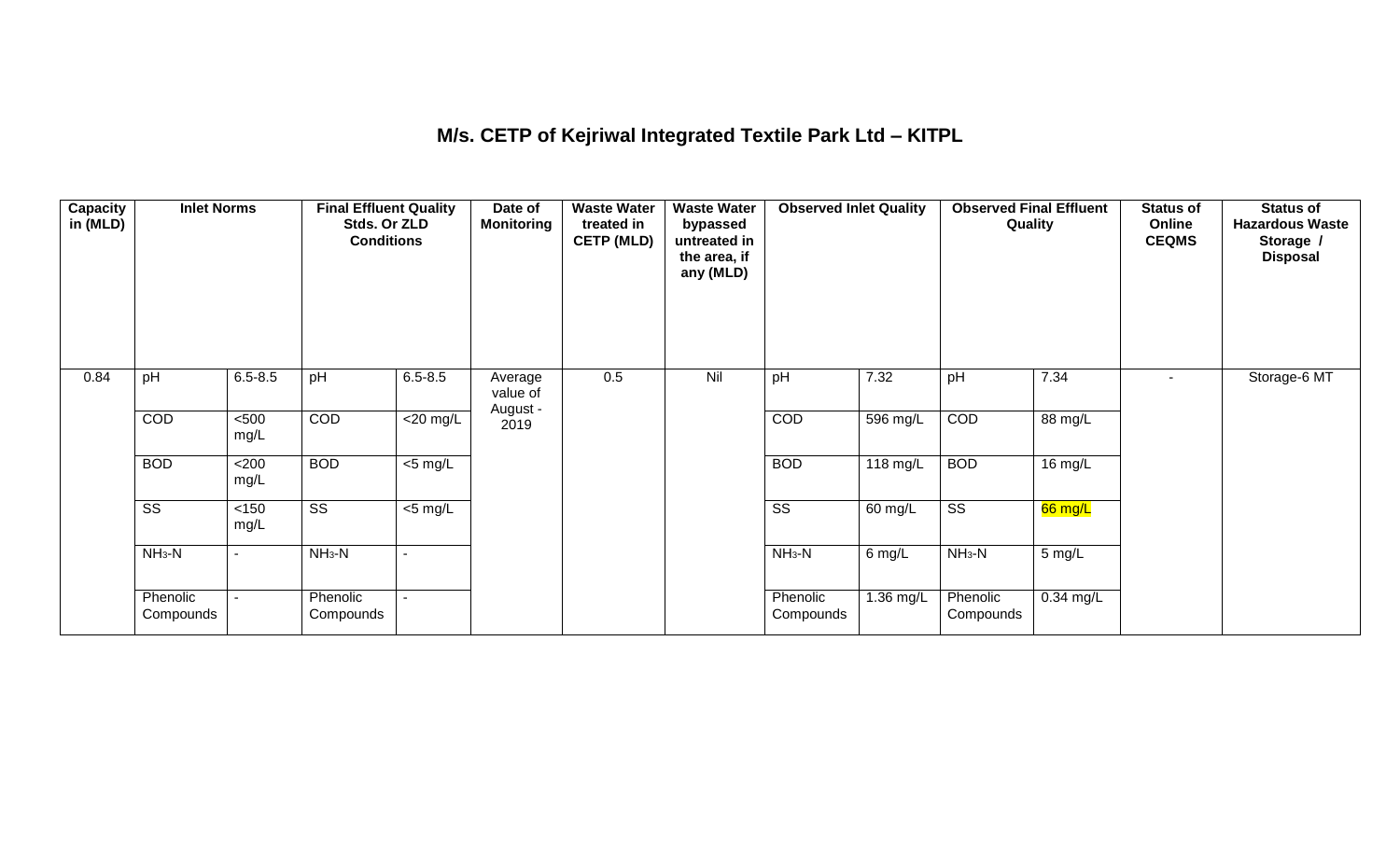## **M/s. Gujarat Eco Textile Park Pvt Ltd, Palsana, Surat**

| Capacity<br>in (MLD) | <b>Inlet Norms</b>     |              | <b>Final Effluent Quality</b><br>Stds. Or ZLD<br><b>Conditions</b> |                      | Date of<br>Monitoring                   | <b>Waste Water</b><br>treated in<br><b>CETP (MLD)</b> | <b>Waste Water</b><br>bypassed<br>untreated in<br>the area, if<br>any (MLD) | <b>Observed Inlet Quality</b> |                          | <b>Observed Final Effluent</b><br>Quality |                          | <b>Status of</b><br>Online<br><b>CEQMS</b> | <b>Status of</b><br><b>Hazardous Waste</b><br>Storage /<br><b>Disposal</b> |
|----------------------|------------------------|--------------|--------------------------------------------------------------------|----------------------|-----------------------------------------|-------------------------------------------------------|-----------------------------------------------------------------------------|-------------------------------|--------------------------|-------------------------------------------|--------------------------|--------------------------------------------|----------------------------------------------------------------------------|
| 60                   | pH                     | $6.5 - 8.5$  | pH                                                                 | 6.5 to 8.5           | No visit in<br>the month<br>of August - | 29                                                    | Nil                                                                         | pH                            | $\blacksquare$           | pH                                        | $\blacksquare$           | pH, Flow<br>Meter, COD<br>Meter            |                                                                            |
|                      | COD                    | 1000<br>mg/L | COD                                                                | 250 mg/L             | 2019                                    |                                                       |                                                                             | COD                           | $\overline{\phantom{a}}$ | COD                                       | $\overline{\phantom{a}}$ | including<br><b>TOC</b>                    |                                                                            |
|                      | <b>BOD</b>             | 400 mg/L     | <b>BOD</b>                                                         | 100 mg/L             |                                         |                                                       |                                                                             | <b>BOD</b>                    | $\blacksquare$           | <b>BOD</b>                                | $\blacksquare$           |                                            |                                                                            |
|                      | $\overline{\text{ss}}$ | 300 mg/L     | $\overline{\text{ss}}$                                             | $\overline{60}$ mg/L |                                         |                                                       |                                                                             | $\overline{\text{ss}}$        | $\overline{\phantom{a}}$ | $\overline{\text{ss}}$                    | $\overline{\phantom{a}}$ |                                            |                                                                            |
|                      | $NH3-N$                | 50 mg/L      | $NH3-N$                                                            | 50 mg/L              |                                         |                                                       |                                                                             | $NH3-N$                       | $\blacksquare$           | $NH3-N$                                   | $\overline{\phantom{a}}$ |                                            |                                                                            |
|                      | Phenolic<br>Compounds  |              | Phenolic<br>Compounds                                              | 1 $mg/L$             |                                         |                                                       |                                                                             | Phenolic<br>Compounds         | $\blacksquare$           | Phenolic<br>Compounds                     | $\blacksquare$           |                                            |                                                                            |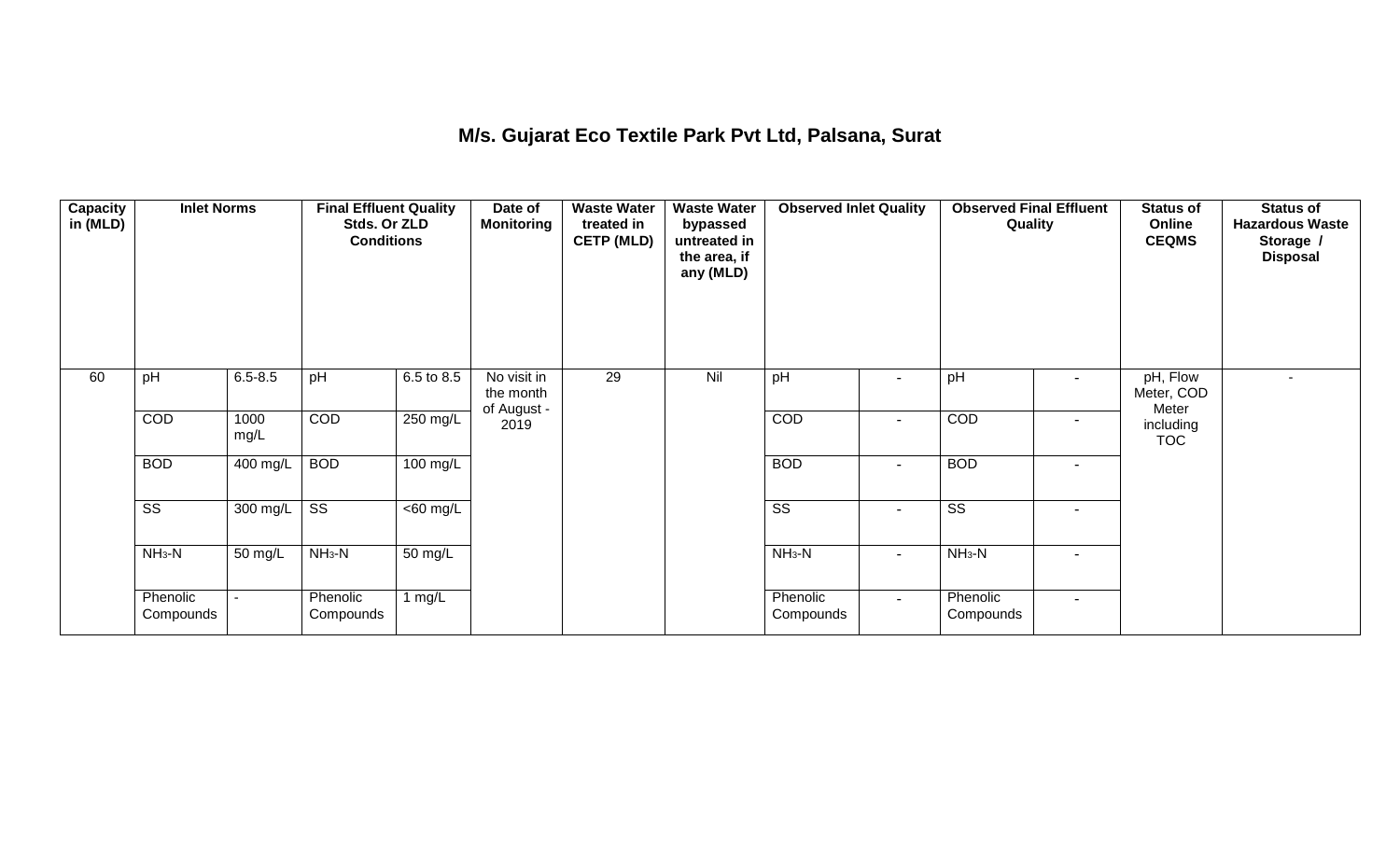### **M/s. Fairdeal Textile Parks Pvt. Ltd, Kosamaba, Surat**

| <b>Capacity</b><br>in (MLD) | <b>Inlet Norms</b>     |          | <b>Final Effluent Quality</b><br>Stds. Or ZLD<br><b>Conditions</b> |                      | Date of<br><b>Monitoring</b>    | <b>Waste Water</b><br>treated in<br><b>CETP (MLD)</b> | <b>Waste Water</b><br>bypassed<br>untreated in<br>the area, if<br>any (MLD) | Ob<br>served Inlet Quality |                    | <b>Observed Final Effluent</b><br>Quality |             | <b>Status of</b><br>Online<br><b>CEQMS</b> | <b>Status of</b><br><b>Hazardous Waste</b><br>Storage /<br><b>Disposal</b> |
|-----------------------------|------------------------|----------|--------------------------------------------------------------------|----------------------|---------------------------------|-------------------------------------------------------|-----------------------------------------------------------------------------|----------------------------|--------------------|-------------------------------------------|-------------|--------------------------------------------|----------------------------------------------------------------------------|
| 3.75                        | pH                     |          | pH                                                                 | 6.5 to 8.5           | Average<br>value of<br>August - | 1.39                                                  | Nil                                                                         | pH                         | 6.82               | pH                                        | 6.95        | pH, Flow<br>Meter                          | Storage-8 MT                                                               |
|                             | COD                    | 500 mg/L | COD                                                                | 100 mg/L             | 2019                            |                                                       |                                                                             | COD                        | $347 \text{ mg/L}$ | COD                                       | 47 mg/L     |                                            |                                                                            |
|                             | <b>BOD</b>             | 200 mg/L | <b>BOD</b>                                                         | $\overline{30}$ mg/L |                                 |                                                       |                                                                             | <b>BOD</b>                 | 72 mg/L            | <b>BOD</b>                                | 8 mg/L      |                                            |                                                                            |
|                             | $\overline{\text{ss}}$ |          | $\overline{\text{ss}}$                                             | $\overline{60}$ mg/L |                                 |                                                       |                                                                             | $\overline{\text{ss}}$     | 132 mg/L           | $\overline{\text{ss}}$                    | 60 mg/L     |                                            |                                                                            |
|                             | $NH3-N$                |          | $NH3-N$                                                            | $\overline{50}$ mg/L |                                 |                                                       |                                                                             | $NH3-N$                    | $\blacksquare$     | $NH3-N$                                   |             |                                            |                                                                            |
|                             | Phenolic<br>Compounds  |          | Phenolic<br>Compounds                                              | 1 $mg/L$             |                                 |                                                       |                                                                             | Phenolic<br>Compounds      | 1.34 mg/L          | Phenolic<br>Compounds                     | $0.45$ mg/L |                                            |                                                                            |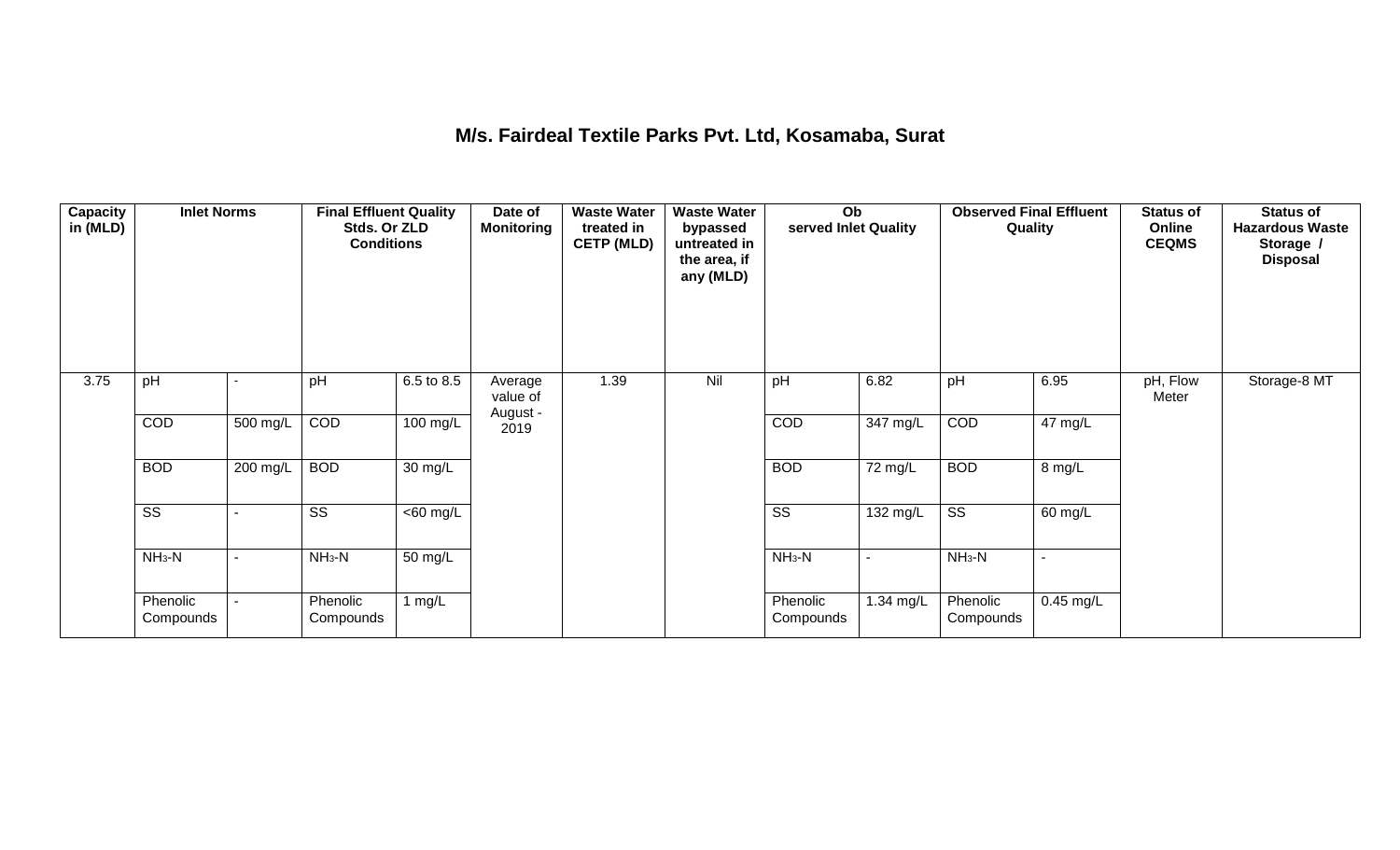## **M/s. New Palsana Industrial Co. Op. Society Ltd., Palsana, Surat**

| <b>Capacity</b><br>in (MLD) | <b>Inlet Norms</b>     |              | <b>Final Effluent Quality</b><br>Stds. Or ZLD<br><b>Conditions</b> |                      | Date of<br><b>Monitoring</b>    | <b>Waste Water</b><br>treated in<br><b>CETP (MLD)</b> | <b>Waste Water</b><br>bypassed<br>untreated in<br>the area, if<br>any (MLD) | <b>Observed Inlet Quality</b> |           | <b>Observed Final Effluent</b><br>Quality |                   | <b>Status of</b><br>Online<br><b>CEQMS</b> | <b>Status of</b><br><b>Hazardous Waste</b><br>Storage /<br><b>Disposal</b> |
|-----------------------------|------------------------|--------------|--------------------------------------------------------------------|----------------------|---------------------------------|-------------------------------------------------------|-----------------------------------------------------------------------------|-------------------------------|-----------|-------------------------------------------|-------------------|--------------------------------------------|----------------------------------------------------------------------------|
| 45                          | pH                     | $6.5 - 8.5$  | pH                                                                 | $6.5 - 8.5$          | Average<br>value of<br>August - | 25                                                    | Nil                                                                         | pH                            | 7.50      | pH                                        | 7.38              | pH, Flow<br>meter, COD,<br>BOD, TSS        | Storage-1700 MT<br>Disposal - 2965                                         |
|                             | COD                    | 1000<br>mg/L | COD                                                                | 250 mg/L             | 2019                            |                                                       |                                                                             | COD                           | 910 mg/L  | COD                                       | 182 mg/L          |                                            | MT                                                                         |
|                             | <b>BOD</b>             | 400 mg/L     | <b>BOD</b>                                                         | $\overline{30}$ mg/L |                                 |                                                       |                                                                             | <b>BOD</b>                    | 216 mg/L  | <b>BOD</b>                                | 26 mg/L           |                                            |                                                                            |
|                             | $\overline{\text{ss}}$ | 300 mg/L     | $\overline{\text{SS}}$                                             | $<$ 60 mg/L          |                                 |                                                       |                                                                             | $\overline{\text{ss}}$        | 210 mg/L  | $\overline{\text{ss}}$                    | 60 mg/L           |                                            |                                                                            |
|                             | $NH3-N$                | 50 mg/L      | $NH_3-N$                                                           | 50 mg/L              |                                 |                                                       |                                                                             | $NH3-N$                       | 58 mg/L   | $NH3-N$                                   | $36 \text{ mg/L}$ |                                            |                                                                            |
|                             | Phenolic<br>Compounds  | mg/L         | Phenolic<br>Compounds                                              | 1 $mg/L$             |                                 |                                                       |                                                                             | Phenolic<br>Compounds         | 1.63 mg/L | Phenolic<br>Compounds                     | $0.34$ mg/L       |                                            |                                                                            |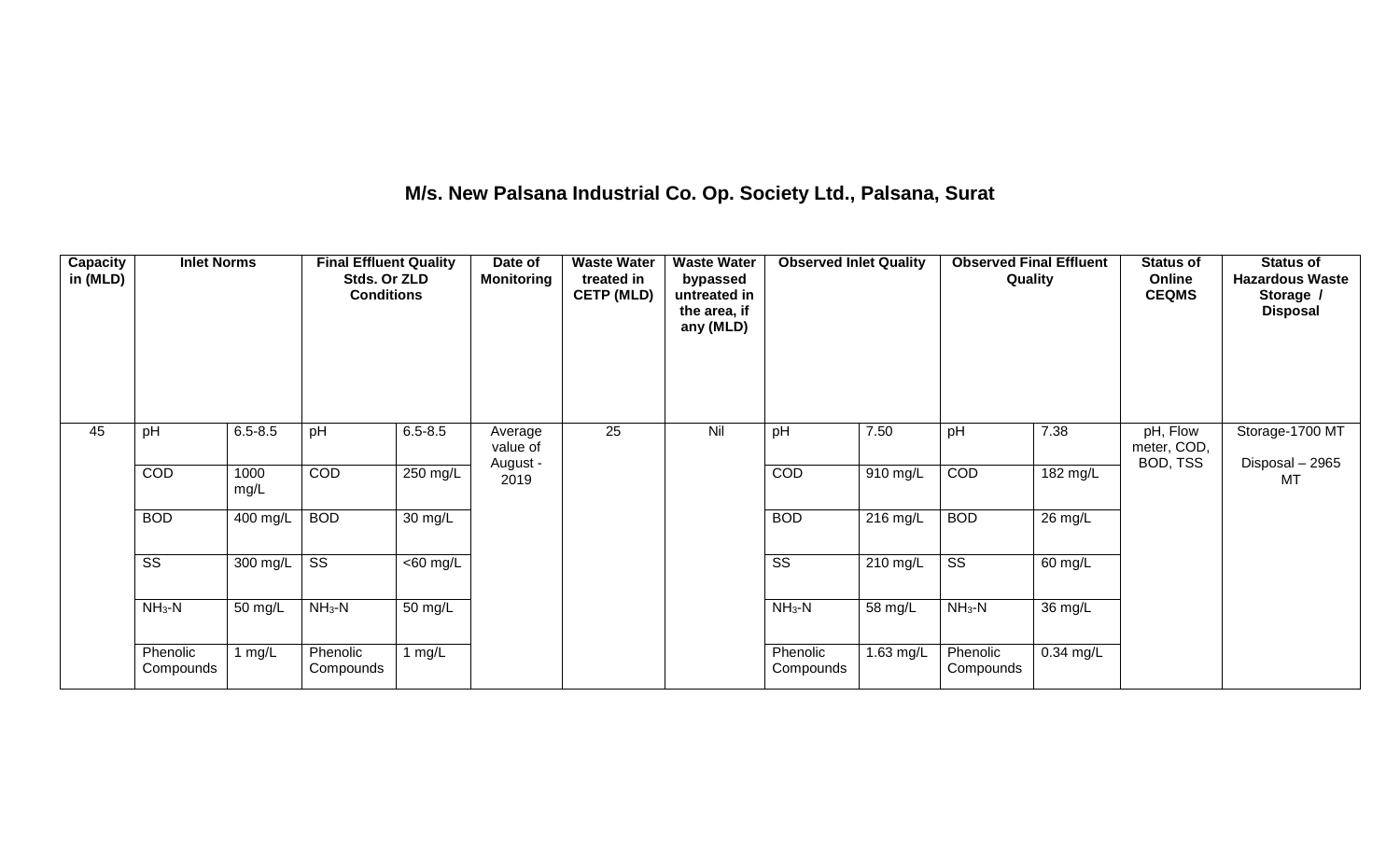## **M/s. Vapi Waste & Effluent Management Co. Ltd, Vapi**

| <b>Capacity</b><br>in (MLD) | <b>Inlet Norms</b><br>Stds. Or ZLD<br><b>Conditions</b> |              | <b>Final Effluent Quality</b> | Date of<br><b>Monitoring</b> | <b>Waste Water</b><br>treated in<br><b>CETP (MLD)</b> | <b>Waste Water</b><br>bypassed<br>untreated in<br>the area, if<br>any (MLD) | <b>Observed Inlet Quality</b> |                        | <b>Observed Final Effluent</b><br>Quality |                        | <b>Status of</b><br>Online<br><b>CEQMS</b> | <b>Status of</b><br><b>Hazardous Waste</b><br>Storage /<br><b>Disposal</b> |                  |
|-----------------------------|---------------------------------------------------------|--------------|-------------------------------|------------------------------|-------------------------------------------------------|-----------------------------------------------------------------------------|-------------------------------|------------------------|-------------------------------------------|------------------------|--------------------------------------------|----------------------------------------------------------------------------|------------------|
| 55                          | pH                                                      | $6.5 - 8.5$  | 0.                            | $6.5 - 8.5$                  | Average<br>value of<br>August -                       | 54                                                                          | Nil                           | pH                     | 7.90                                      | pH                     | 7.57                                       | pH, Flow<br>Meter, TOC &<br>DO Meter                                       | Storage-16400 MT |
|                             | COD                                                     | 1000<br>mg/L | <b>COD</b>                    | 250 mg/L                     | 2019                                                  |                                                                             |                               | COD                    | 1133 mg/L                                 | COD                    | $\overline{247}$ mg/L                      |                                                                            |                  |
|                             | <b>BOD</b>                                              | 400 mg/L     | <b>BOD</b>                    | $\overline{30}$ mg/L         |                                                       |                                                                             |                               | <b>BOD</b>             | $310$ mg/L                                | <b>BOD</b>             | 28 mg/L                                    |                                                                            |                  |
|                             | $\overline{\text{ss}}$                                  | 300 mg/L     | $\overline{\text{SS}}$        | 100 mg/L                     |                                                       |                                                                             |                               | $\overline{\text{SS}}$ | 92 mg/L                                   | $\overline{\text{ss}}$ | 63 mg/L                                    |                                                                            |                  |
|                             | $NH3-N$                                                 | 50 mg/L      | $NH3-N$                       | 50 mg/L                      |                                                       |                                                                             |                               | $NH3-N$                | 47 mg/L                                   | $NH3-N$                | 44 mg/L                                    |                                                                            |                  |
|                             | Phenolic<br>Compounds                                   | 1 $mg/L$     | Phenolic<br>Compounds         | 1 $mg/L$                     |                                                       |                                                                             |                               | Phenolic<br>Compounds  | 10.72<br>mg/L                             | Phenolic<br>Compounds  | $0.47$ mg/L                                |                                                                            |                  |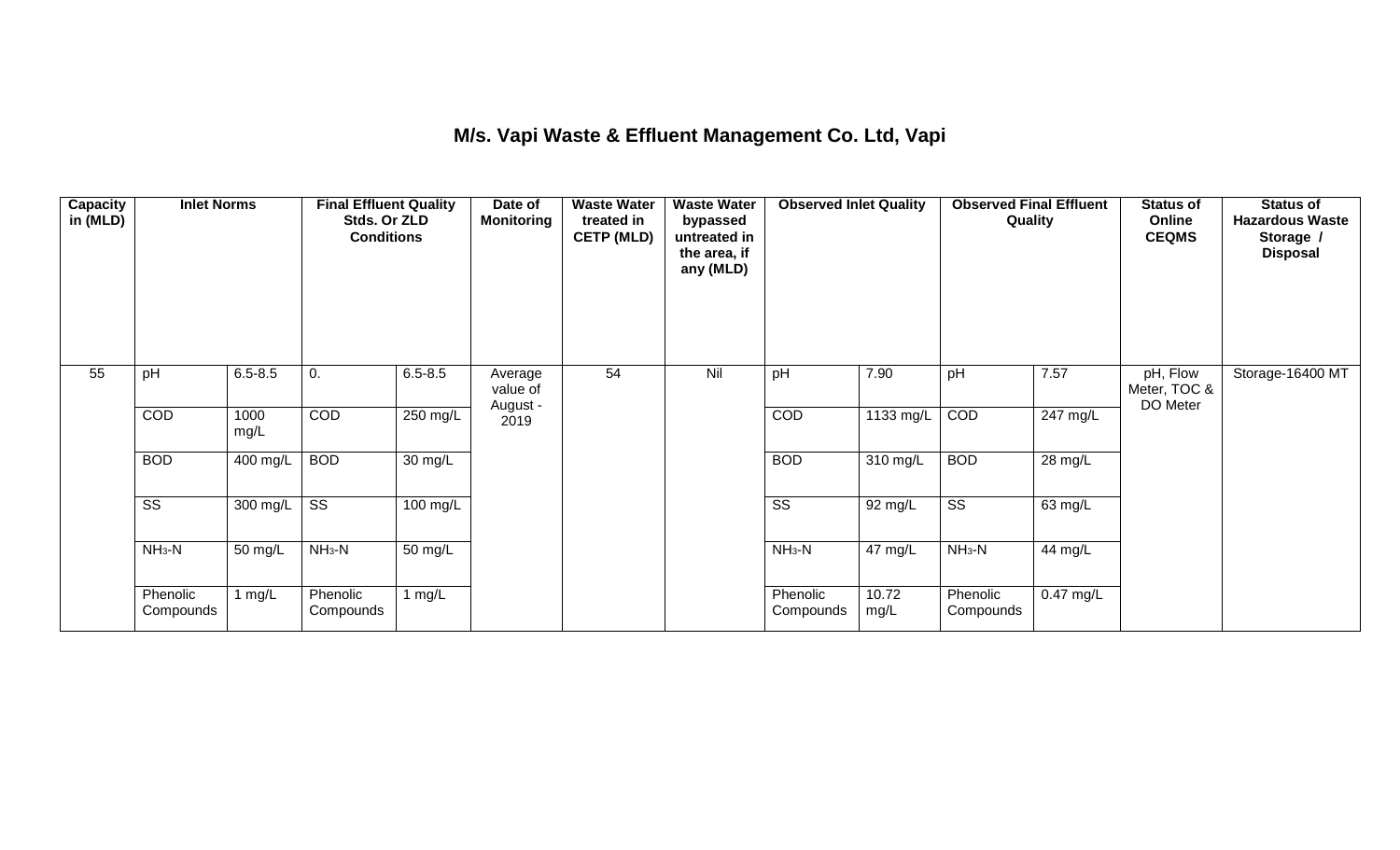## **M/s. Sarigam Clean Initiative (Old Name-Gujarat Industrial Development Corporation), Sarigam**

| Capacity<br>in (MLD) | <b>Inlet Norms</b>                              |              | <b>Final Effluent Quality</b><br>Stds. Or ZLD<br><b>Conditions</b> |                      | <b>Waste Water</b><br><b>Waste Water</b><br>Date of<br><b>Monitoring</b><br>treated in<br>bypassed<br><b>CETP (MLD)</b><br>untreated in<br>the area, if<br>any (MLD) |   | <b>Observed Inlet Quality</b> |                                                 | <b>Observed Final Effluent</b><br>Quality |                                   | <b>Status of</b><br>Online<br><b>CEQMS</b> | <b>Status of</b><br><b>Hazardous Waste</b><br>Storage /<br><b>Disposal</b> |                |
|----------------------|-------------------------------------------------|--------------|--------------------------------------------------------------------|----------------------|----------------------------------------------------------------------------------------------------------------------------------------------------------------------|---|-------------------------------|-------------------------------------------------|-------------------------------------------|-----------------------------------|--------------------------------------------|----------------------------------------------------------------------------|----------------|
| 12.5                 | pH                                              | $6.5 - 8.5$  | pH                                                                 | $6.5 - 8.5$          | Average<br>value of                                                                                                                                                  | 9 | Nil                           | pH                                              | 7.71                                      | pH                                | 7.81                                       | Flow Meter,<br>TOC meter                                                   | Storage-250 MT |
|                      | COD                                             | 1000<br>mg/L | <b>COD</b>                                                         | 250 mg/L             | August -<br>2019                                                                                                                                                     |   |                               | COD                                             | 705 mg/L                                  | COD                               | 238 mg/L                                   |                                                                            |                |
|                      | BOD <sub>(3</sub><br>days at<br>$27^{\circ}C$ ) | 400 mg/L     | BOD(3)<br>days at<br>$27^{\circ}C$ )                               | $100 \text{ mg/L}$   |                                                                                                                                                                      |   |                               | BOD <sub>(3</sub><br>days at<br>$27^{\circ}C$ ) | 184 mg/L                                  | BOD (3 days<br>at $27^{\circ}$ C) | 29 mg/L                                    |                                                                            |                |
|                      | SS                                              | 300 mg/L     | SS                                                                 | 100 mg/L             |                                                                                                                                                                      |   |                               | $\overline{\text{ss}}$                          | 46 mg/L                                   | $\overline{\text{SS}}$            | 28 mg/L                                    |                                                                            |                |
|                      | $NH3-N$                                         | 50 mg/L      | $NH3-N$                                                            | $\overline{50}$ mg/L |                                                                                                                                                                      |   |                               | $NH3-N$                                         | $2$ mg/L                                  | $NH3-N$                           | 44 mg/L                                    |                                                                            |                |
|                      | Phenolic<br>Compounds                           | 1 mg/L       | Phenolic<br>Compounds                                              | 1 $mg/L$             |                                                                                                                                                                      |   |                               | Phenolic<br>Compounds                           | $0.81$ mg/L                               | Phenolic<br>Compounds             | 0.09 mg/L                                  |                                                                            |                |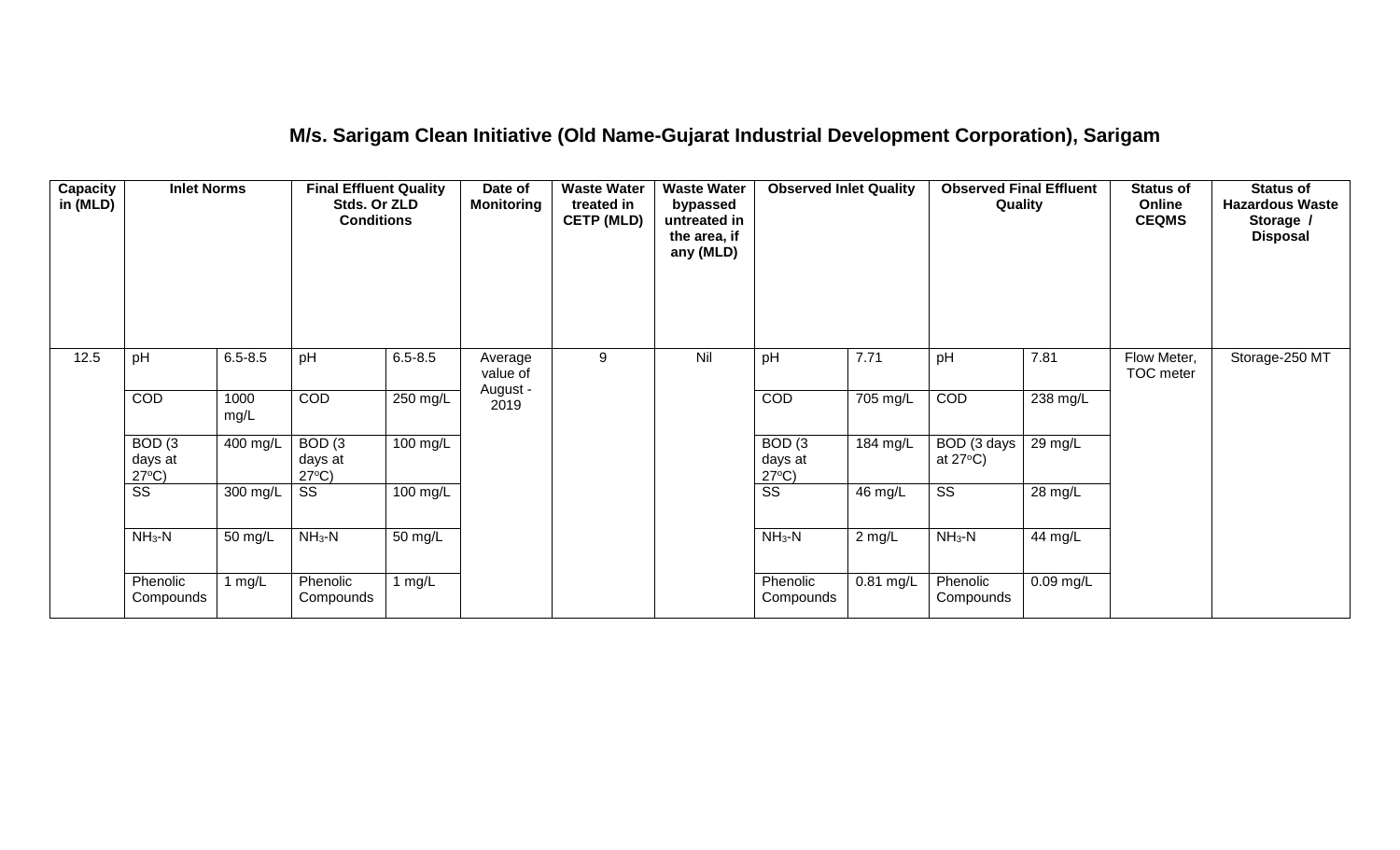### **M/s. Veraval Industries Association, Veraval, Junagadh**

| <b>Capacity</b><br>in (MLD) | <b>Inlet Norms</b><br>5.5 to 9<br>pH |                          | <b>Final Effluent Quality</b><br>Stds. Or ZLD<br><b>Conditions</b> |                      | Date of<br><b>Monitoring</b>   | <b>Waste Water</b><br>treated in<br><b>CETP (MLD)</b> | <b>Waste Water</b><br>bypassed<br>untreated in<br>the area, if<br>any (MLD) | <b>Observed Inlet Quality</b> |                          | <b>Observed Final Effluent</b><br>Quality |                          | <b>Status of</b><br>Online<br><b>CEQMS</b> | <b>Status of</b><br><b>Hazardous Waste</b><br>Storage /<br><b>Disposal</b> |
|-----------------------------|--------------------------------------|--------------------------|--------------------------------------------------------------------|----------------------|--------------------------------|-------------------------------------------------------|-----------------------------------------------------------------------------|-------------------------------|--------------------------|-------------------------------------------|--------------------------|--------------------------------------------|----------------------------------------------------------------------------|
| 5                           |                                      |                          | pH                                                                 | 6 to 9               | No<br>sampling in<br>the month | 5                                                     | Nil                                                                         | pH                            | $\blacksquare$           | pH                                        | $\blacksquare$           | $\overline{\phantom{a}}$                   |                                                                            |
|                             | COD                                  | 3500<br>mg/L             | COD                                                                | 250 mg/L             | of August -<br>2019            |                                                       |                                                                             | COD                           | $\overline{\phantom{a}}$ | COD                                       | $\overline{\phantom{a}}$ |                                            |                                                                            |
|                             | <b>BOD</b>                           | 1000<br>mg/L             | <b>BOD</b>                                                         | $100 \text{ mg/L}$   |                                |                                                       |                                                                             | <b>BOD</b>                    | $\blacksquare$           | <b>BOD</b>                                | $\blacksquare$           |                                            |                                                                            |
|                             | $\overline{\text{ss}}$               | 200 mg/L                 | $\overline{\text{ss}}$                                             | $100 \text{ mg/L}$   |                                |                                                       |                                                                             | $\overline{\text{ss}}$        | $\overline{\phantom{a}}$ | $\overline{\text{ss}}$                    | $\overline{\phantom{a}}$ |                                            |                                                                            |
|                             | $NH3-N$                              | 50 mg/L                  | $NH3-N$                                                            | $\overline{50}$ mg/L |                                |                                                       |                                                                             | $NH_3-N$                      | $\blacksquare$           | $NH3-N$                                   | $\blacksquare$           |                                            |                                                                            |
|                             | Phenol                               | $\overline{\phantom{a}}$ | Phenol                                                             |                      |                                |                                                       |                                                                             | Phenolic<br>Compounds         | $\sim$                   | Phenolic<br>Compounds                     | $\sim$                   |                                            |                                                                            |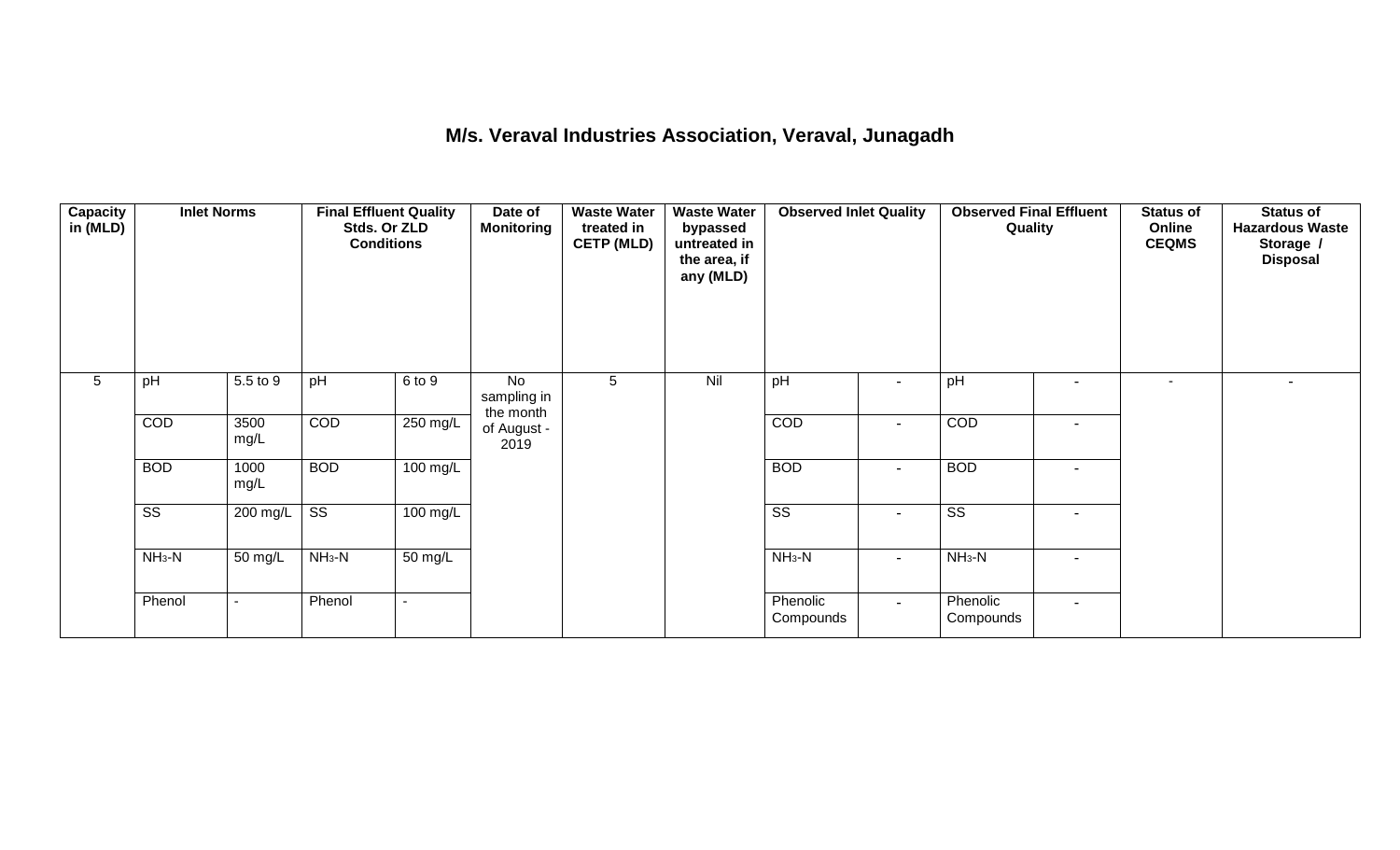### **M/s. Bhatgam Washing Ghat Suddhikaran Yojana Pvt. Ltd., Bhatgam, Rajkot**

| <b>Capacity</b><br>in (MLD) | <b>Inlet Norms</b>     | <b>Final Effluent Quality</b><br>Stds. Or ZLD<br><b>Conditions</b> |                        |                    | Date of<br><b>Monitoring</b>            | <b>Waste Water</b><br>treated in<br><b>CETP (MLD)</b> | <b>Waste Water</b><br>bypassed<br>untreated in<br>the area, if<br>any (MLD) | <b>Observed Inlet Quality</b> |                          | <b>Observed Final Effluent</b><br>Quality |                          | <b>Status of</b><br>Online<br><b>CEQMS</b> | <b>Status of</b><br><b>Hazardous Waste</b><br>Storage /<br><b>Disposal</b> |
|-----------------------------|------------------------|--------------------------------------------------------------------|------------------------|--------------------|-----------------------------------------|-------------------------------------------------------|-----------------------------------------------------------------------------|-------------------------------|--------------------------|-------------------------------------------|--------------------------|--------------------------------------------|----------------------------------------------------------------------------|
| 30                          | pH                     | $10.5 - 12$                                                        | pH                     | $6.5 - 9$          | No visit in<br>the month<br>of August - | 10                                                    | Nil                                                                         | pH                            | $\overline{\phantom{a}}$ | pH                                        | $\overline{\phantom{a}}$ | pH, Flow<br>meter, SS,<br>Color, MLSS,     | ۰                                                                          |
|                             | COD                    | 1000<br>mg/L                                                       | COD                    | 100 mg/L           | 2019                                    |                                                       |                                                                             | COD                           | $\overline{\phantom{a}}$ | COD                                       | $\overline{\phantom{a}}$ | <b>COD</b>                                 |                                                                            |
|                             | <b>BOD</b>             | 350 mg/L                                                           | <b>BOD</b>             | 30 mg/L            |                                         |                                                       |                                                                             | <b>BOD</b>                    | $\blacksquare$           | <b>BOD</b>                                | $\overline{\phantom{a}}$ |                                            |                                                                            |
|                             | $\overline{\text{ss}}$ | 2000<br>mg/L                                                       | $\overline{\text{ss}}$ | $100 \text{ mg/L}$ |                                         |                                                       |                                                                             | $\overline{\text{ss}}$        | $\blacksquare$           | $\overline{\text{ss}}$                    | $\overline{\phantom{a}}$ |                                            |                                                                            |
|                             | $NH3-N$                | $75 \text{ mg/L}$                                                  | $NH3-N$                | 50 mg/L            |                                         |                                                       |                                                                             | $NH3-N$                       | $\blacksquare$           | $NH3-N$                                   | $\blacksquare$           |                                            |                                                                            |
|                             | Phenolic<br>Compounds  | 5 mg/L                                                             | Phenolic<br>Compounds  | 1 $mg/L$           |                                         |                                                       |                                                                             | Phenolic<br>Compounds         | $\sim$                   | Phenolic<br>Compounds                     | $\blacksquare$           |                                            |                                                                            |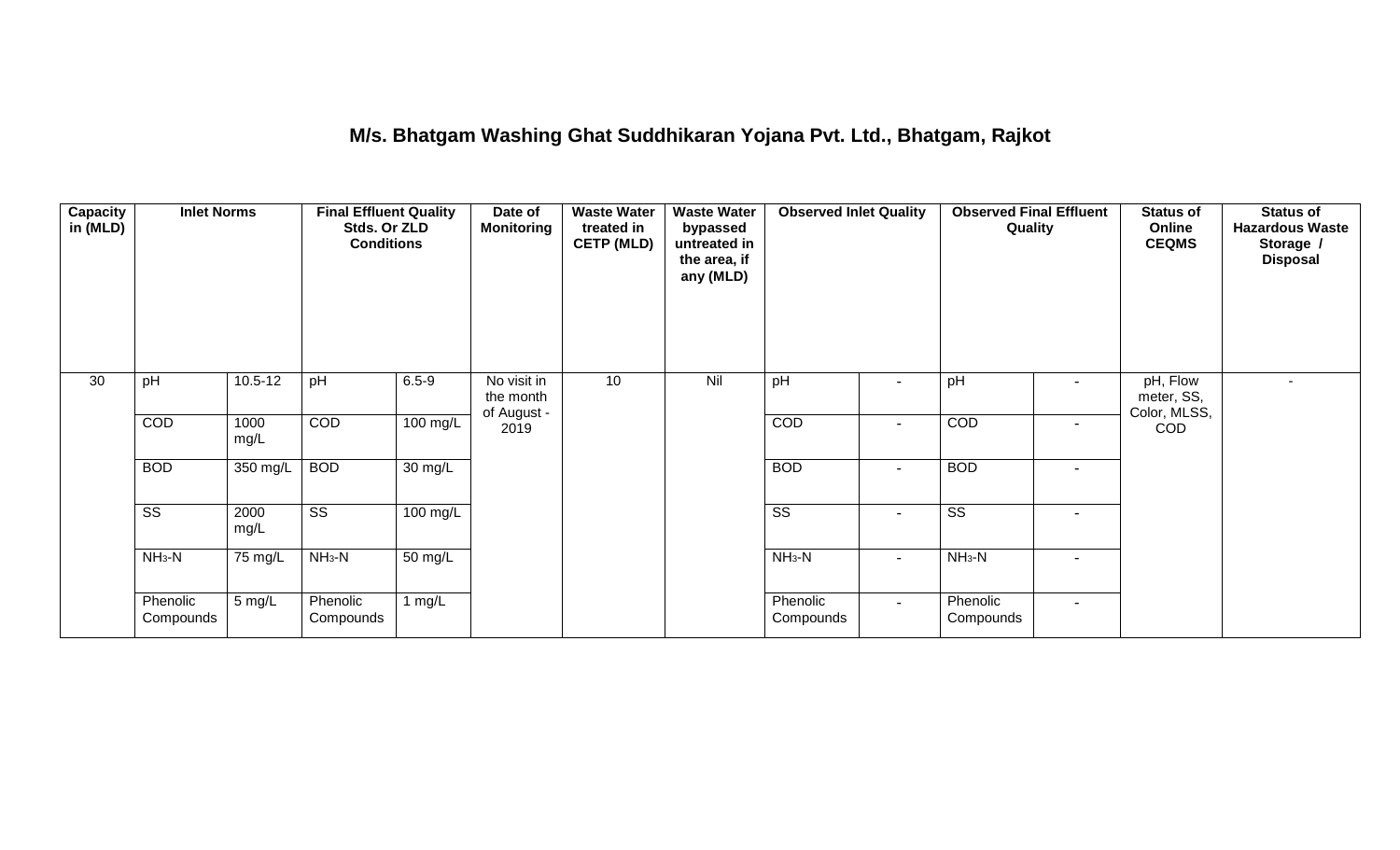# **M/s. Jetpur Dyeing & Printing Association, Jetpur, Rajkot**

| <b>Capacity</b><br>in (MLD) | <b>Inlet Norms</b>     |               | <b>Final Effluent Quality</b><br>Stds. Or ZLD<br><b>Conditions</b> |            | Date of<br><b>Monitoring</b> | <b>Waste Water</b><br>treated in<br><b>CETP (MLD)</b> | <b>Waste Water</b><br>bypassed<br>untreated in<br>the area, if<br>any (MLD) | <b>Observed Inlet Quality</b> |                          | <b>Observed Final Effluent</b><br>Quality |          | <b>Status of</b><br>Online<br><b>CEQMS</b> | <b>Status of</b><br><b>Hazardous Waste</b><br>Storage /<br><b>Disposal</b> |
|-----------------------------|------------------------|---------------|--------------------------------------------------------------------|------------|------------------------------|-------------------------------------------------------|-----------------------------------------------------------------------------|-------------------------------|--------------------------|-------------------------------------------|----------|--------------------------------------------|----------------------------------------------------------------------------|
| 10.00                       | pH                     | $10.5 - 12.0$ | pH                                                                 | $6.5 - 9$  | Average<br>value of          | 7.00                                                  | Nil                                                                         | pH                            | $\overline{\phantom{0}}$ | pH                                        | 7.89     | pH, Flow<br>meter                          |                                                                            |
|                             | COD                    | 1000<br>mg/L  | COD                                                                | $250$ mg/L | August -<br>2019             |                                                       |                                                                             | COD                           | $\overline{\phantom{a}}$ | COD                                       | 149 mg/L |                                            |                                                                            |
|                             | <b>BOD</b>             | 350 mg/L      | <b>BOD</b>                                                         | $100$ mg/L |                              |                                                       |                                                                             | <b>BOD</b>                    | $\blacksquare$           | <b>BOD</b>                                | 24 mg/L  |                                            |                                                                            |
|                             | $\overline{\text{SS}}$ | 2000<br>mg/L  | $\overline{\text{ss}}$                                             | 100 mg/L   |                              |                                                       |                                                                             | $\overline{\text{SS}}$        | $\blacksquare$           | $\overline{\text{SS}}$                    | 101 mg/L |                                            |                                                                            |
|                             | $NH3-N$                | 75 mg/L       | $NH_3-N$                                                           | 50 mg/L    |                              |                                                       |                                                                             | $NH_3-N$                      | $\overline{\phantom{a}}$ | $NH_3-N$                                  | 16 mg/L  |                                            |                                                                            |
|                             | Phenolic<br>Compounds  | 5 mg/L        | Phenolic<br>Compounds                                              | 1 $mg/L$   |                              |                                                       |                                                                             | Phenolic<br>Compounds         | $\sim$                   | Phenolic<br>Compounds                     | $\sim$   |                                            |                                                                            |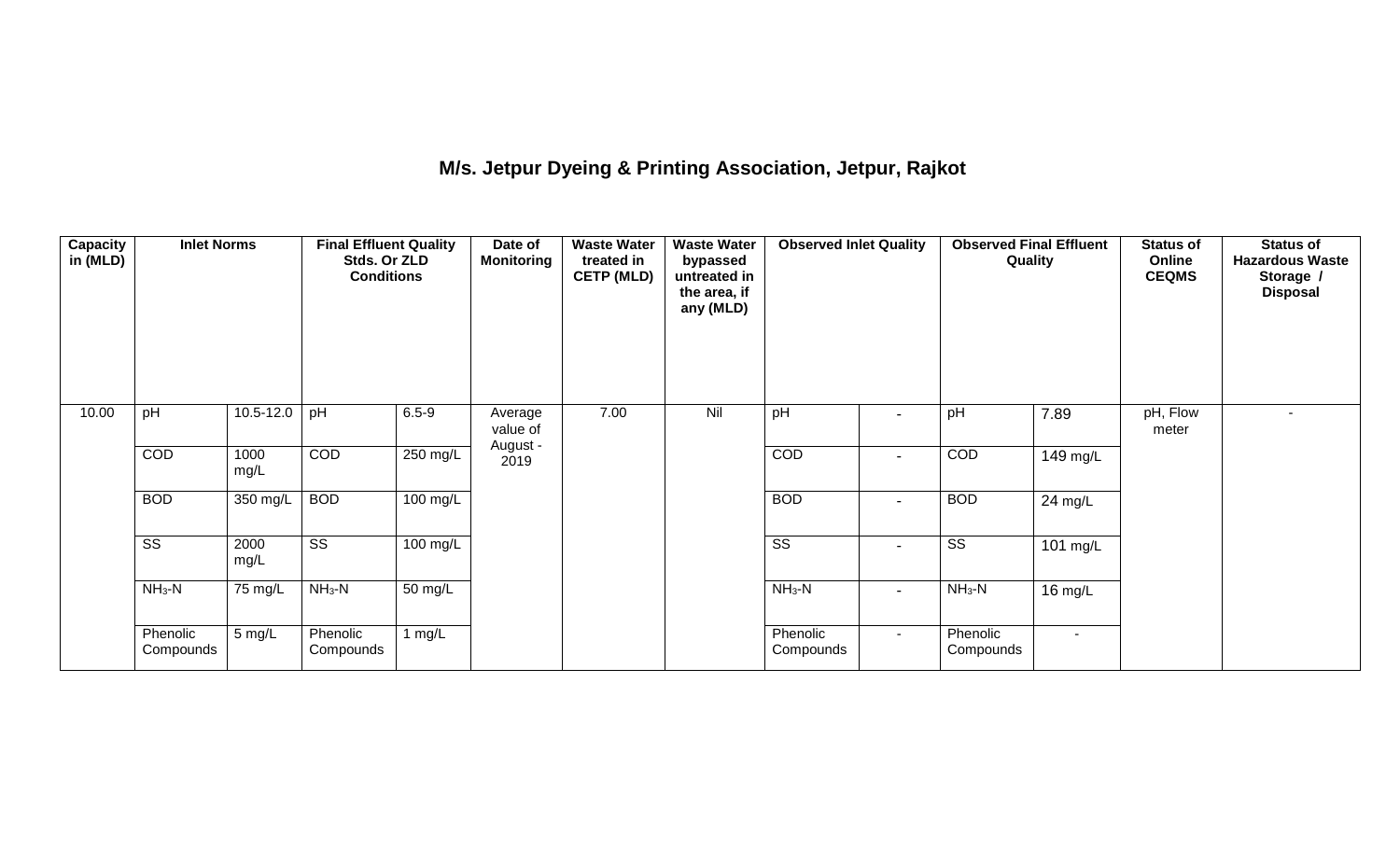# **M/s. Shri Dhareshwar GIDC Vistar Association,Dhareshwar, Rajkot**

| Capacity<br>in (MLD) | <b>Inlet Norms</b><br>pH<br>$10.5 - 12$ |              | <b>Final Effluent Quality</b><br>Stds. Or ZLD<br><b>Conditions</b> |                       | Date of<br><b>Monitoring</b> | treated in<br><b>CETP (MLD)</b><br>0.09<br>Average<br>value of | <b>Waste Water</b><br>bypassed<br>untreated in<br>the area, if<br>any (MLD) | <b>Observed Inlet Quality</b> |          | <b>Observed Final Effluent</b><br>Quality |          | <b>Status of</b><br>Online<br><b>CEQMS</b> | <b>Status of</b><br><b>Hazardous Waste</b><br>Storage /<br><b>Disposal</b> |
|----------------------|-----------------------------------------|--------------|--------------------------------------------------------------------|-----------------------|------------------------------|----------------------------------------------------------------|-----------------------------------------------------------------------------|-------------------------------|----------|-------------------------------------------|----------|--------------------------------------------|----------------------------------------------------------------------------|
| 0.09                 |                                         |              | pH                                                                 | 6.5 to 9              |                              |                                                                | Nil                                                                         | pH                            | 7.14     | pH                                        | 7.12     | pH, Flow<br>Meter                          | Storage-9 MT                                                               |
|                      | COD                                     | 1000<br>mg/L | COD                                                                | $100 \text{ mg/L}$    | August -<br>2019             |                                                                |                                                                             | COD                           | 762 mg/L | <b>COD</b>                                | 144 mg/L |                                            |                                                                            |
|                      | <b>BOD</b>                              | $350$ mg/L   | <b>BOD</b>                                                         | 30 mg/L               |                              |                                                                |                                                                             | <b>BOD</b>                    | 140 mg/L | <b>BOD</b>                                | 38 mg/L  |                                            |                                                                            |
|                      | $\overline{\text{ss}}$                  | 2000<br>mg/L | $\overline{\text{ss}}$                                             | $\overline{100}$ mg/L |                              |                                                                |                                                                             | $\overline{\text{ss}}$        | 308 mg/L | $\overline{\text{ss}}$                    | 30 mg/L  |                                            |                                                                            |
|                      | $NH3-N$                                 | 75 mg/L      | $NH3-N$                                                            | $\overline{50}$ mg/L  |                              |                                                                |                                                                             | $NH3-N$                       | 10 mg/L  | $NH3-N$                                   | 16 mg/L  |                                            |                                                                            |
|                      | Phenolic<br>Compounds                   | 5 mg/L       | Phenolic<br>Compounds                                              | 1 $mg/L$              |                              |                                                                |                                                                             | Phenolic<br>Compounds         |          | Phenolic<br>Compounds                     |          |                                            |                                                                            |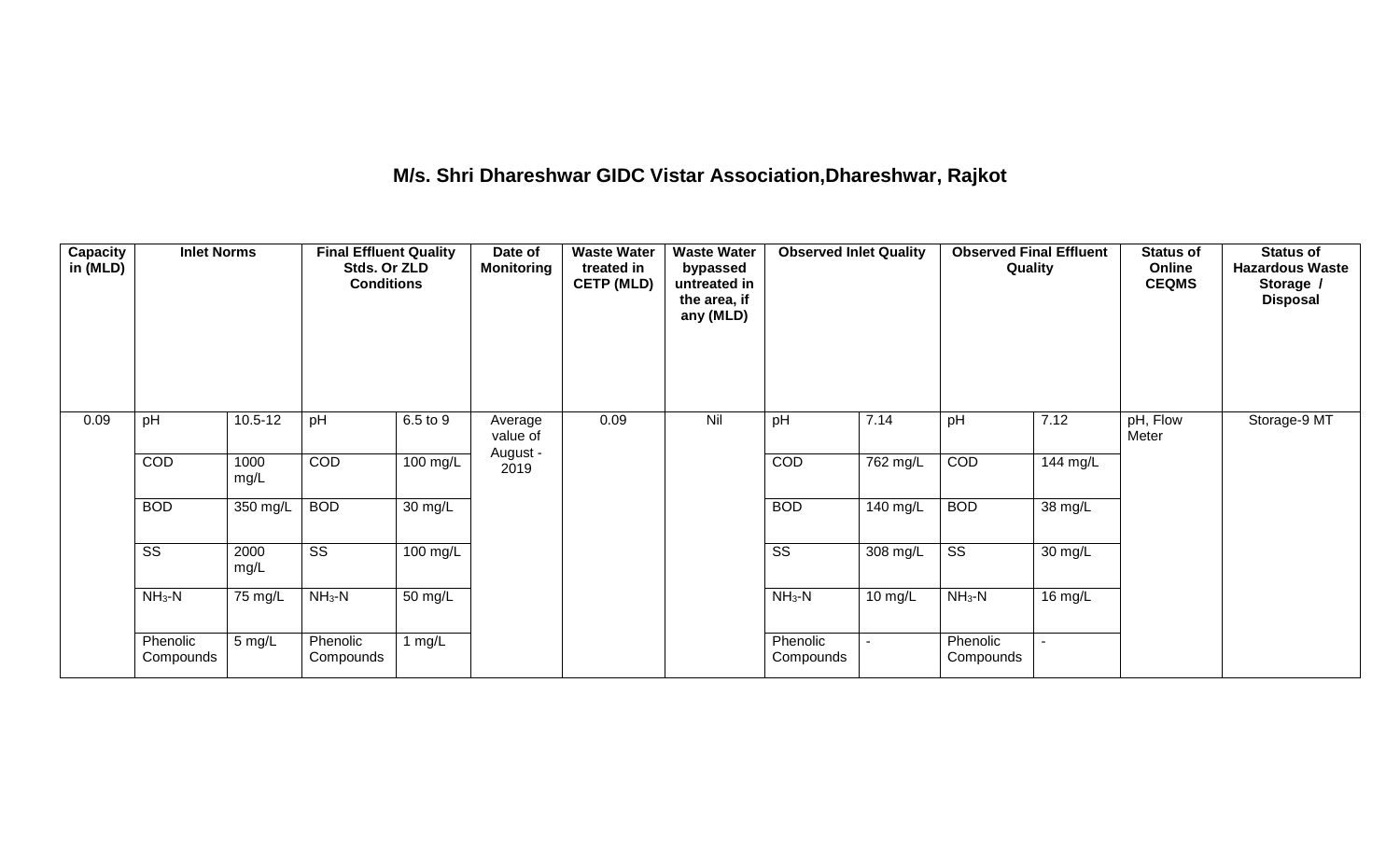## **M/s. Jay Khodiyar Enviro-Technologies Pvt. Ltd., Rajkot**

| <b>Capacity</b><br>in (MLD) | <b>Inlet Norms</b><br>pH<br>Up to 5 |                          | <b>Final Effluent Quality</b><br>Stds. Or ZLD<br><b>Conditions</b> |                    | Date of<br>Monitoring                   | <b>Waste Water</b><br>treated in<br><b>CETP (MLD)</b> | <b>Waste Water</b><br>bypassed<br>untreated in<br>the area, if<br>any (MLD) | <b>Observed Inlet Quality</b> |                          | <b>Observed Final Effluent</b><br>Quality |                          | <b>Status of</b><br>Online<br><b>CEQMS</b> | <b>Status of</b><br><b>Hazardous Waste</b><br>Storage /<br><b>Disposal</b> |
|-----------------------------|-------------------------------------|--------------------------|--------------------------------------------------------------------|--------------------|-----------------------------------------|-------------------------------------------------------|-----------------------------------------------------------------------------|-------------------------------|--------------------------|-------------------------------------------|--------------------------|--------------------------------------------|----------------------------------------------------------------------------|
| 0.025                       |                                     |                          | pH                                                                 | 6.5 to 8.5         | No visit in<br>the month<br>of August - | 0.013                                                 | Nil                                                                         | pH                            |                          | pH                                        | $\overline{\phantom{a}}$ | ٠                                          |                                                                            |
|                             | COD                                 | $250$ mg/L               | COD                                                                | $100 \text{ mg/L}$ | 2019                                    |                                                       |                                                                             | COD                           | $\overline{\phantom{a}}$ | COD                                       | $\overline{\phantom{a}}$ |                                            |                                                                            |
|                             | <b>BOD</b>                          | 100 mg/L                 | <b>BOD</b>                                                         | 30 mg/L            |                                         |                                                       |                                                                             | <b>BOD</b>                    | $\overline{\phantom{a}}$ | <b>BOD</b>                                | $\overline{\phantom{a}}$ |                                            |                                                                            |
|                             | $\overline{\text{ss}}$              | 250 mg/L                 | $\overline{\text{ss}}$                                             | $100 \text{ mg/L}$ |                                         |                                                       |                                                                             | $\overline{\text{ss}}$        | $\blacksquare$           | $\overline{\text{ss}}$                    | $\overline{\phantom{a}}$ |                                            |                                                                            |
|                             | $NH3-N$                             | $\overline{\phantom{a}}$ | $NH3-N$                                                            | 50 mg/L            |                                         |                                                       |                                                                             | $NH3-N$                       | $\blacksquare$           | $NH3-N$                                   | $\overline{\phantom{a}}$ |                                            |                                                                            |
|                             | Phenolic<br>Compounds               |                          | Phenolic<br>Compounds                                              | 1 $mg/L$           |                                         |                                                       |                                                                             | Phenolic<br>Compounds         | $\sim$                   | Phenolic<br>Compounds                     | $\overline{\phantom{a}}$ |                                            |                                                                            |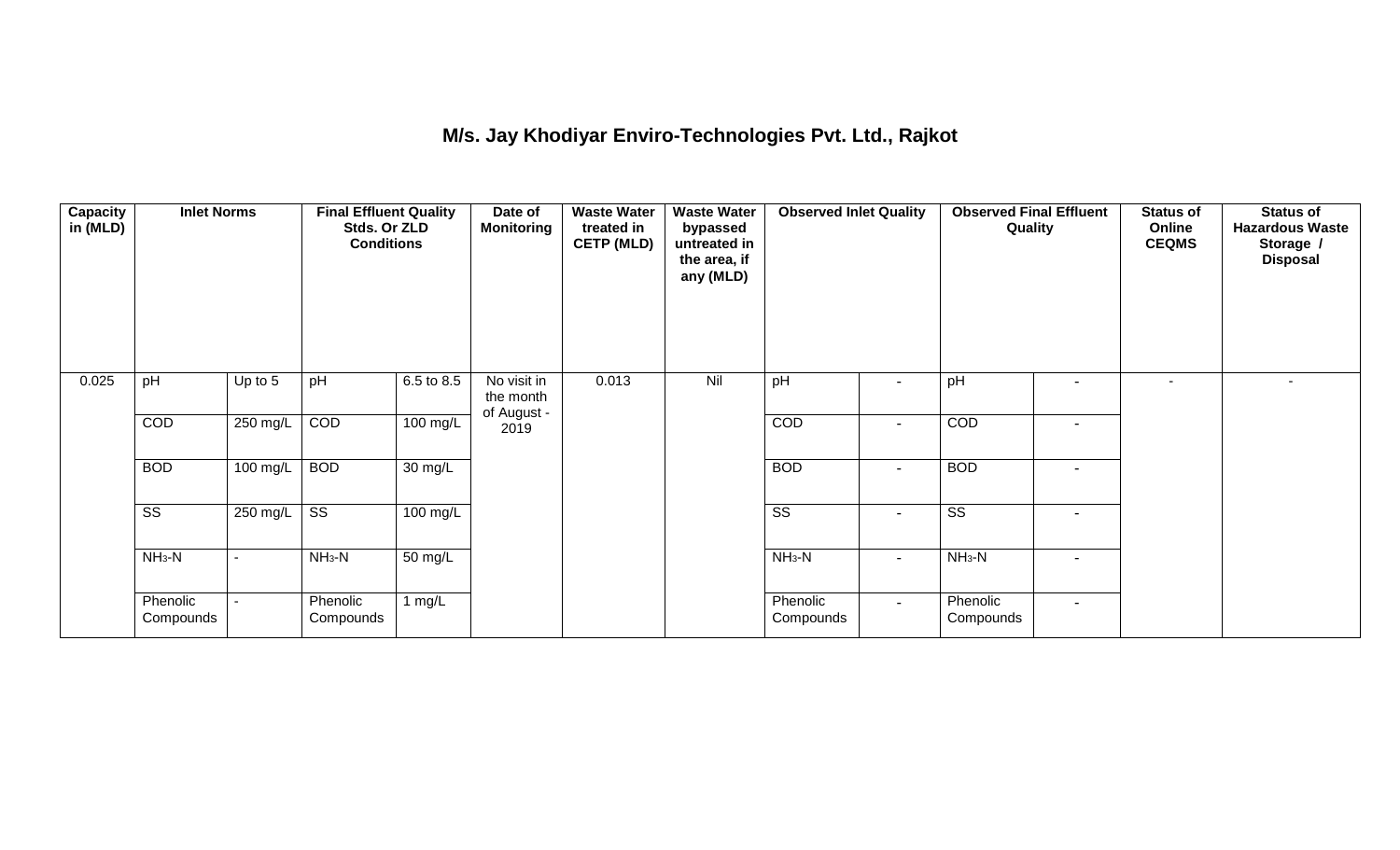### **M/s. Kalol GIDC Industries Association, Kadi, Gandhinagar**

| <b>Capacity</b><br>in (MLD) | <b>Inlet Norms</b>     |              | <b>Final Effluent Quality</b><br>Stds. Or ZLD<br><b>Conditions</b> |                    | Date of<br><b>Monitoring</b> | <b>Waste Water</b><br>treated in<br><b>CETP (MLD)</b> | <b>Waste Water</b><br>bypassed<br>untreated in<br>the area, if<br>any (MLD) | <b>Observed Inlet Quality</b> |                | <b>Observed Final Effluent</b><br>Quality |                      | <b>Status of</b><br>Online<br><b>CEQMS</b> | <b>Status of</b><br><b>Hazardous Waste</b><br>Storage /<br><b>Disposal</b> |
|-----------------------------|------------------------|--------------|--------------------------------------------------------------------|--------------------|------------------------------|-------------------------------------------------------|-----------------------------------------------------------------------------|-------------------------------|----------------|-------------------------------------------|----------------------|--------------------------------------------|----------------------------------------------------------------------------|
| 0.35                        | pH                     | 6.5 to 8.5   | pH                                                                 | 6.5 to 8.5         | Average<br>value of          | 0.35                                                  | Nil                                                                         | pH                            |                | pH                                        | 7.74                 | ٠                                          | Storage - 21 MT<br>Disposal - 11 MT                                        |
|                             | COD                    | 2000<br>mg/L | COD                                                                | 250 mg/L           | August -<br>2019             |                                                       |                                                                             | COD                           | $\blacksquare$ | COD                                       | 138 mg/L             |                                            |                                                                            |
|                             | <b>BOD</b>             | 700 mg/L     | <b>BOD</b>                                                         | $100 \text{ mg/L}$ |                              |                                                       |                                                                             | <b>BOD</b>                    | $\blacksquare$ | <b>BOD</b>                                | $\overline{17}$ mg/L |                                            |                                                                            |
|                             | $\overline{\text{ss}}$ |              | $\overline{\text{SS}}$                                             | $100 \text{ mg/L}$ |                              |                                                       |                                                                             | $\overline{\text{ss}}$        | $\blacksquare$ | $\overline{\text{ss}}$                    | $38 \,\mathrm{mg/L}$ |                                            |                                                                            |
|                             | $NH3-N$                | 50 mg/L      | $NH3-N$                                                            | 50 mg/L            |                              |                                                       |                                                                             | $NH_3-N$                      | $\blacksquare$ | $NH3-N$                                   | $5 \text{ mg/L}$     |                                            |                                                                            |
|                             | Phenolic<br>Compounds  |              | Phenolic<br>Compounds                                              | 1 $mg/L$           |                              |                                                       |                                                                             | Phenolic<br>Compounds         | $\sim$         | Phenolic<br>Compounds                     | <b>BDL</b>           |                                            |                                                                            |